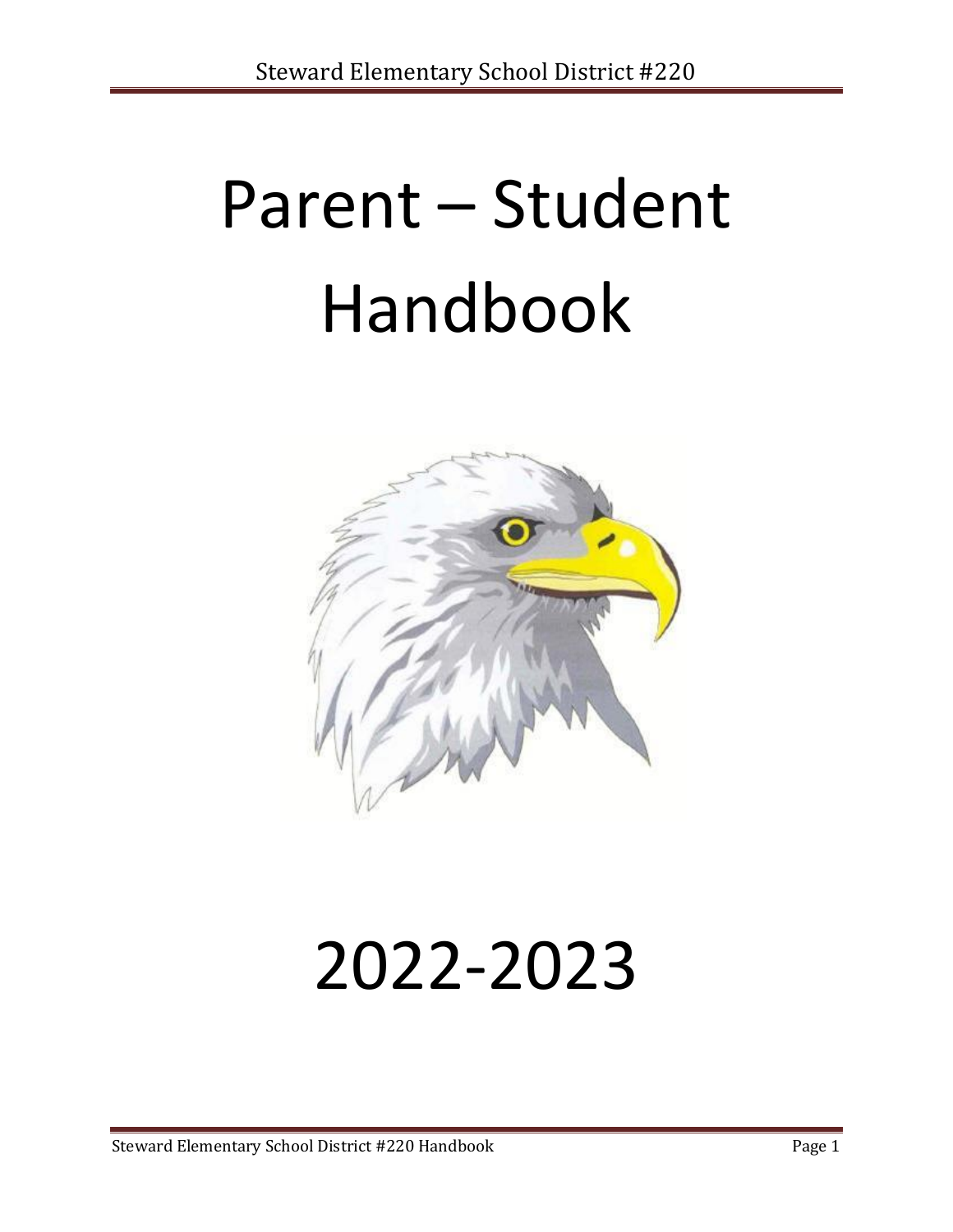### BOARD OF EDUCATION

Chris Cardott, *President* Julie Lovett, *Vice-President* Dean Svela Marcy DeLille Nathan Ramsey Chele Wells Joseph Powell

### ADMINISTRATION

**Superintendent / Principal –** Mr. Steven Simpson

### **FACULTY**

Mrs. Michelle Esposito Mrs. Rebekah Hayes Ms. Katelyn Kalata Mr. Randy Paisley Mrs. Erin Odle Mrs. Elizabeth Swartz Mrs. Calla Stroh

### SPECIAL SERVICES

**Music** – Mr. Jakob McCormick **Art** – Mrs. Sarah Loeffelholz **Special Education** – Mrs. Deanne Aldridge **Speech Therapist** – Mrs. Lisa Johnson **Social Worker** – Brittany Drozd **School Psychologist** – Mr. Chris Roberts

### SUPPORT STAFF

**Custodian** – Mr. Shawn Bullock **Cook** – Mrs. Sarah Malcolm

Mr. Dave DeLille (Specials)

**Bus Drivers** – Mrs. Martha Reed (AM/PM)

### STEWARD #220 WEBSITE

**Admin. Assistant/Bookkeeper** – Mr. Matt Hayes Steward Elementary School District continues to evolve its website to share and communicate items of interest pertaining to the school. You can locate our website at **[www.stewardschool220.org](http://www.google.com/url?q=http%3A%2F%2Fwww.stewardschool220.org&sa=D&sntz=1&usg=AFQjCNHgzl4scL4LwM_pko7l9ASp37kVCQ)**

*This Student/Parent Handbook is only a summary of Board policies and may be amended by policy changes throughout the year without notice. Board policies are available for inspection to the public at the District Office.*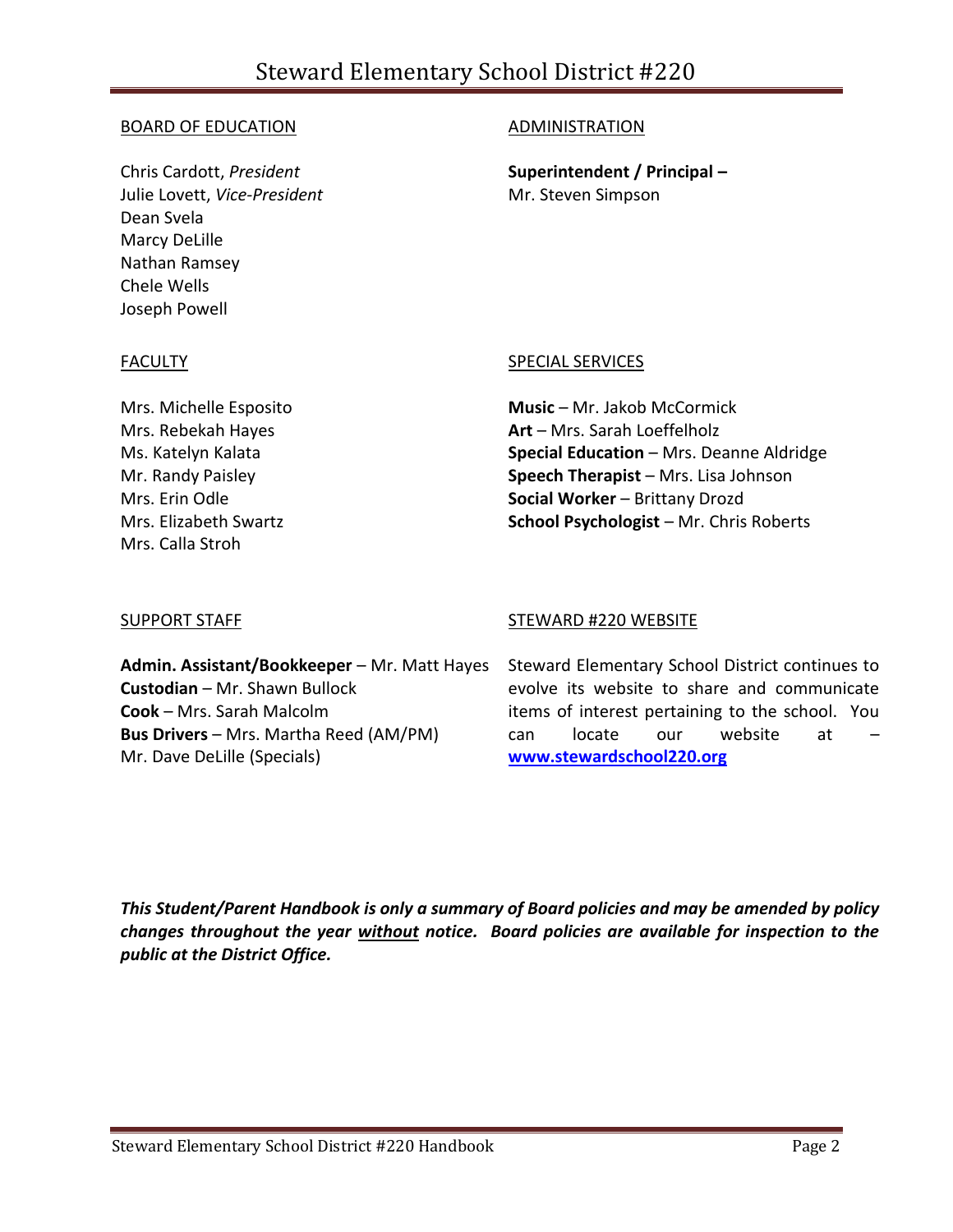### **TABLE OF CONTENTS**

### **SECTION 1: GENERAL INFORMATION**

### SECTION 2: ATTENDANCE, PROMOTION AND GRADUATION

### **SECTION 3: STUDENT FEES AND MEAL COSTS**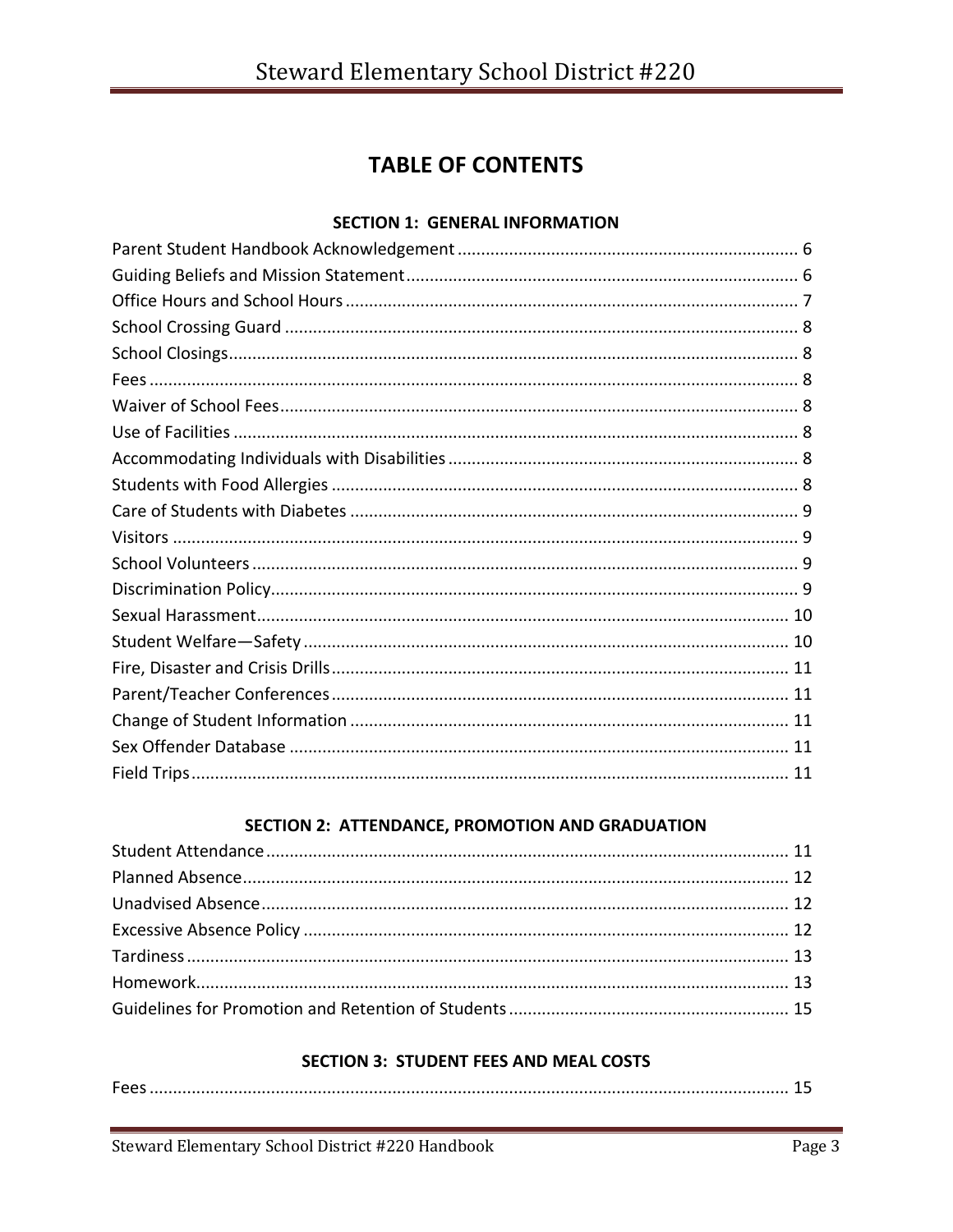| <b>SECTION 4: TRANSPORTATION AND PARKING</b> |  |
|----------------------------------------------|--|
|                                              |  |
|                                              |  |
|                                              |  |
|                                              |  |
|                                              |  |
|                                              |  |

### **SECTION 5: HEALTH AND SAFETY**

### **SECTION 6: DISCIPLINE AND CONDUCT**

### SECTION 7: INTERNET, TECHNOLOGY AND PUBLICATIONS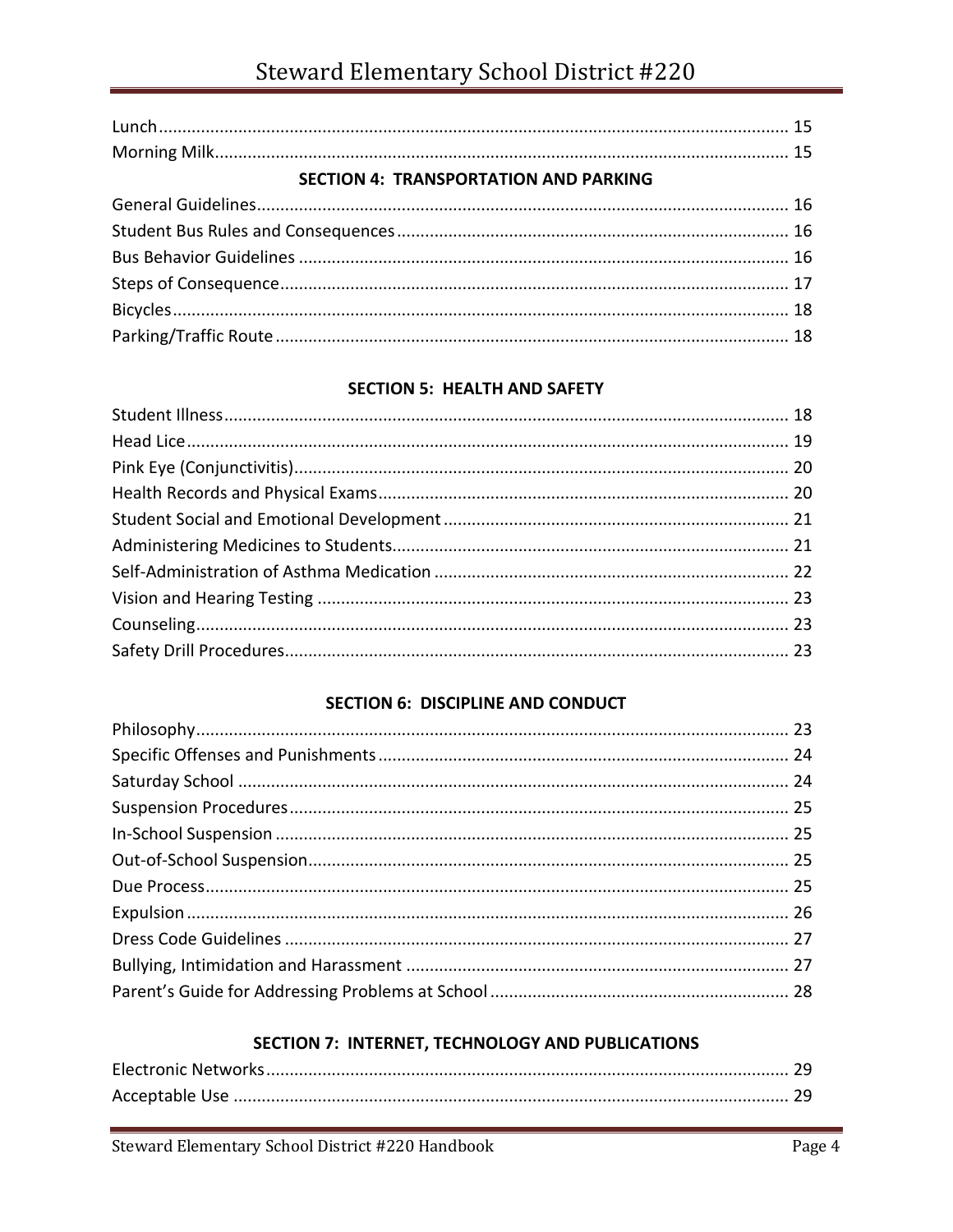| <b>SECTION 8: SEARCH AND SEIZURE</b>                                   |  |
|------------------------------------------------------------------------|--|
|                                                                        |  |
| School Property and Equipment and Personal Effects Left by Students 30 |  |
|                                                                        |  |
|                                                                        |  |

### **SECTION 9: ATHLETICS AND EXTRA-CURRICULAR ACTIVITIES**

### **SECTION 10: SPECIAL EDUCATION**

### **SECTION 11: STUDENT RECORDS AND PRIVACY**

### **SECTION 12: REQUIRED NOTICES**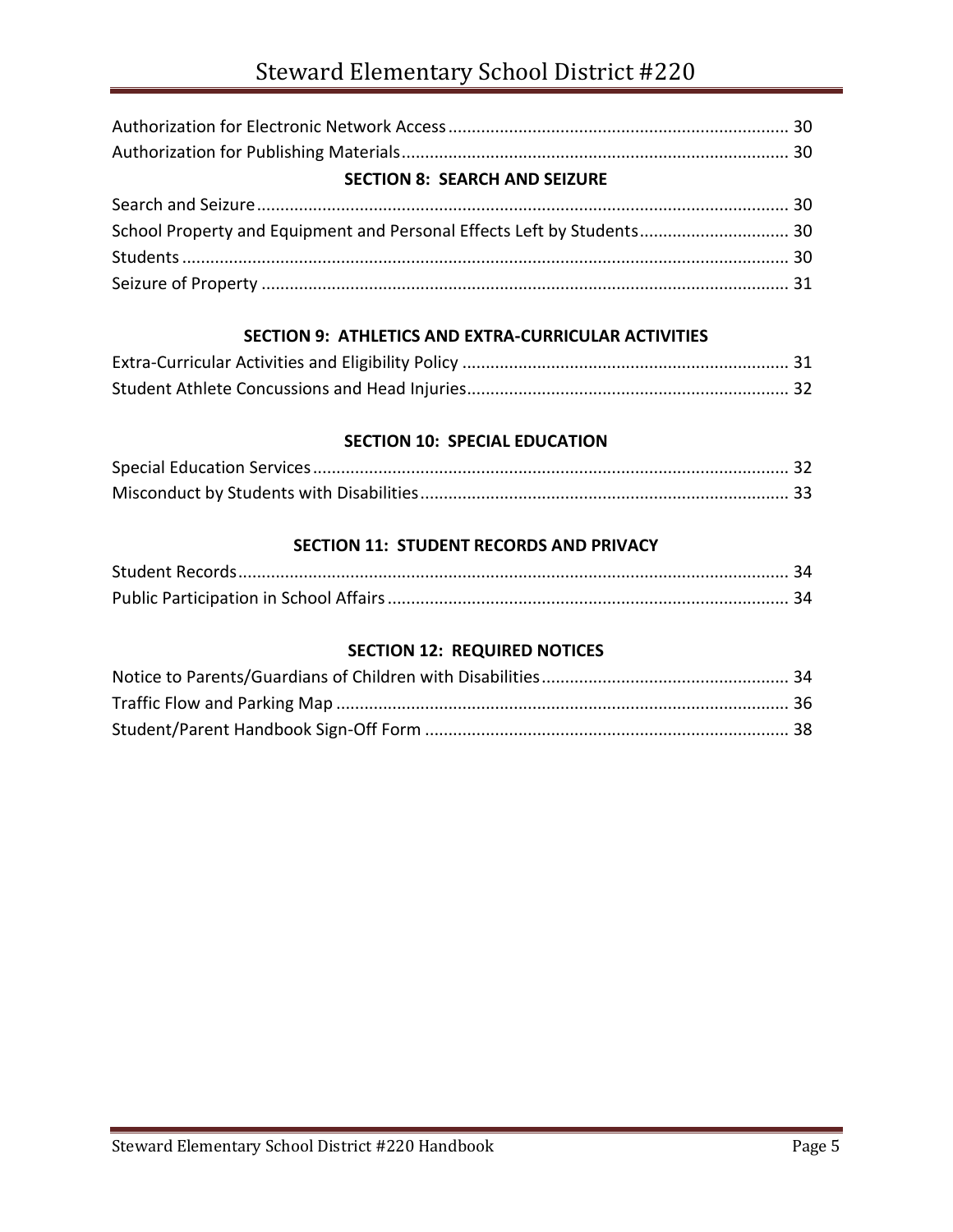### **Section 1 – General Information**

### **Parent and Student Handbook Acknowledgement**

We are pleased to be able to provide you with the Steward Elementary School District #220 Parent/Student Handbook for all grades in our school. We sincerely hope you will find this information valuable. The Board of Education, administration, and staff of our school district are dedicated to providing every student the best possible instructional program. The more parents and students are aware of the goals, aspirations, and operations of their school, the greater the possibility for mutual cooperation and positive support for one another. It is with a sincere desire to sustain this cooperation and support that this handbook is prepared.

Within the following pages you will find some of our district's regulations, an explanation of various services we provide, as well as our expectations for the education of your child. This handbook serves as a summary of board policies governing the district and may be amended during the year without notice.

We look forward to serving you and your child(ren) throughout the coming year. If we can be of assistance, please do not hesitate to contact us. Once you have reviewed the contents of this handbook with your child(ren), please complete and return the Parent/Student Signature Sheet, which was sent home with your child(ren).

### **Guiding Beliefs and Mission Statement**

The following mission statement and "guiding beliefs" were adopted by the Steward Board of Education at its regular meeting in September of 2006 after seeking community input.

It is the mission of the Steward Elementary School, in partnership with parents and students and their community, to provide quality instruction, which enables its students to master and surpass state standards, develop strong thinking and communication skills and succeed in high school. Further, the school will guide students to build and demonstrate solid social skills and caring and respect for others. The school will pursue this mission in a safe, orderly, and supportive environment.

### **Guiding Beliefs About Learning**

- 1. Schools should bring all children to the realization of their full potential. What is taught, assessed, and, if necessary, re-taught is learned.
- 2. It is important that students learn higher-level thinking skills such as critical evaluation, sound argumentation, analysis, and synthesis.
- 3. Schools should communicate the joy of learning and build students into motivated, lifelong learners.
- 4. Students need to develop a strong sense of personal identity and effective coping skills in order to pursue positive values and avoid destructive pressures from peers and others.
- 5. Students must master technology skills in order to function successfully in today's world.
- 6. It is important that children are engaged in regular physical activity and are physically fit.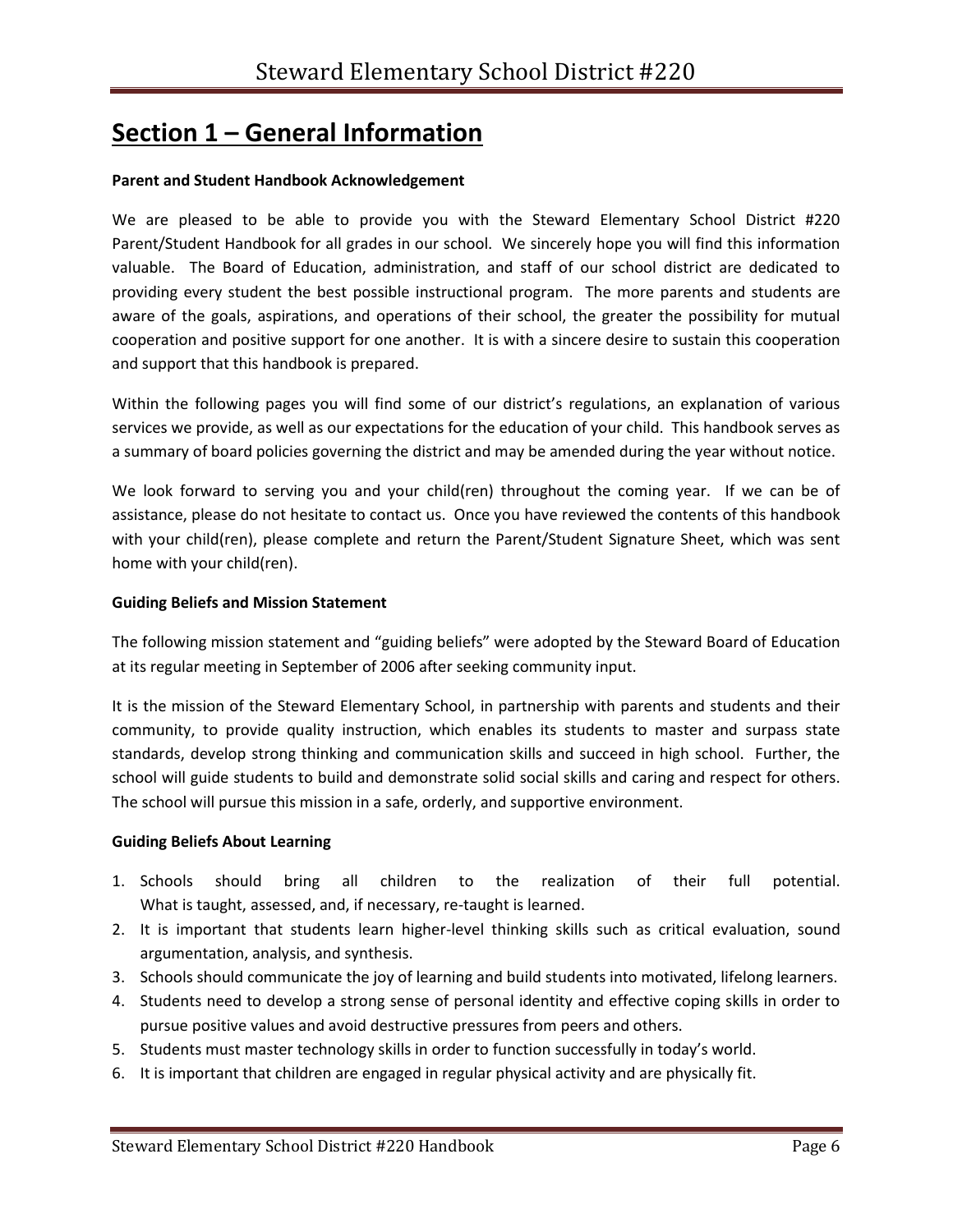- 7. Students need to learn to be effective members of a team working toward a common goal and also to work independently when circumstances require it.
- 8. Skills in getting along well with others, relating to people, being socially adept are essential today, and the school should actively teach such skills and values.
- 9. All children are different, and all aspects of schooling should make appropriate accommodations in order to maximize each student's learning and growth.
- 10. Pupil achievement is enhanced greatly when professional staff members collaborate about planning for learning, assessment of results, and dovetailing instruction from grade-to-grade.
- 11. It is important to keep curriculum, technology, and the other key components of instruction up-todate.

### **Guiding Belief Statements about School Climate**

- 1. Children deserve a safe and orderly place to learn.
- 2. Care, respect, and mutual support among all members of the school community should characterize the school.
- 3. The school should have a positive, uplifting, happy atmosphere.
- 4. The physical school building should be inviting, attractive, well maintained, and clean.
- 5. The school should be free from weapons, violence, bullying, and drugs and alcohol.
- 6. Discipline should be based upon clear classroom and school rules and be fairly and consistently enforced.

### **Office Hours**

School office hours are from 7:30 a.m. to 4:00 p.m. Monday through Friday on those days that school is in session.

ANYONE ENTERING THE SCHOOL MUST STOP AT THE OFFICE AND SIGN IN.

FOR THE SAFETY OF ALL, DOORS WILL REMAIN LOCKED. ENTRY WILL ONLY BE ALLOWED AT THE MAIN ENTRANCE (NORTHEAST DOORS #1). Please ring the buzzer on the side of the left door to be let in.

### **School Hours**

Students shall begin entering the building at 8:15 a.m. Students should *not* be on school grounds prior to 8:15 a.m., and should wait outside until admitted by a staff member. The students' day promptly begins at 8:30 a.m.. The school day ends at 3:05 p.m.

Grades 5-8 have lunch from 11:35 a.m. to 12:00 p.m.

Grades K-4 have lunch from 12:00 p.m. to 12:25 p.m.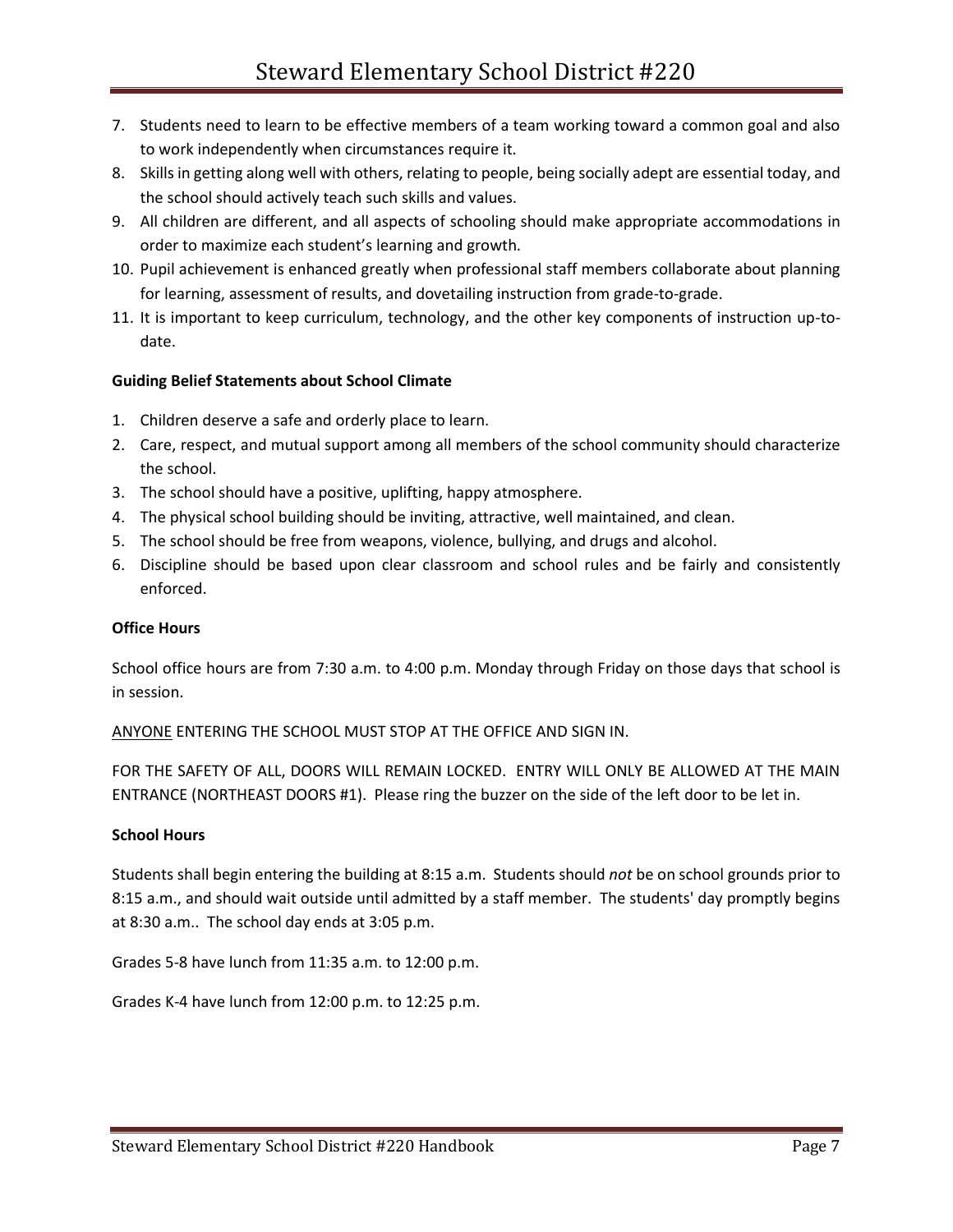### **School Crossing Guard**

Students walking to school are to cross Perry Road at the school sidewalk where the crossing guard is positioned. The crossing guard will be at the corner of School Street and Perry Road between 8:15 a.m. and 8:30 a.m., and 3:05 p.m. and 3:15 p.m.

### **School Closings**

Provisions are made in the school calendar for emergency school closings. If the closing of school or early dismissal is necessary, an official announcement will be made on WREX at www.wrex.com and WTVO at www.mystateline.com. Automated alerts via text and/or email will be sent out to parents/guardians.

#### **Fees**

Student fees will be set by the Board of Education annually. The fee structure for all grade levels in the Steward Elementary School District will be made available during registration. Unpaid fees will be added to next year's statement, and the district will seek payment through the court system for all overdue accounts. Eighth grade students will not participate in the graduation ceremony until all debts are paid in full.

### **Waiver of School Fees**

Some families may be eligible for a waiver of student fees if they receive public aid, if their gross income is under that set out in the federal guidelines for free or reduced lunches, or if they are otherwise able to establish that they cannot afford to pay these fees. Applications requesting waiver of fees should be submitted to the superintendent. Forms for submission of such requests are available in the building office. The use of false information to obtain such a waiver is a felony under Illinois law. Any inquiries about this matter should be directed to the superintendent.

### **Use of Facilities**

Building use guidelines and cost can be attained by accessing the forms from the school office.

### **Accommodating Individuals with Disabilities**

Disability accommodations are in place at parent conferences, school programs, and School Board meetings. Policies also ensure that homeless students are not segregated or stigmatized.

### **Students with Food Allergies**

It is our goal to provide a safe educational environment and remain aware of the special needs of students with food related allergies. We believe that the risk of accidental exposure to foods can be reduced in the school setting if administration, school nurses and parents work together. With that in mind, the following recommendations are provided for parents:

1. notify the school of the child's allergy;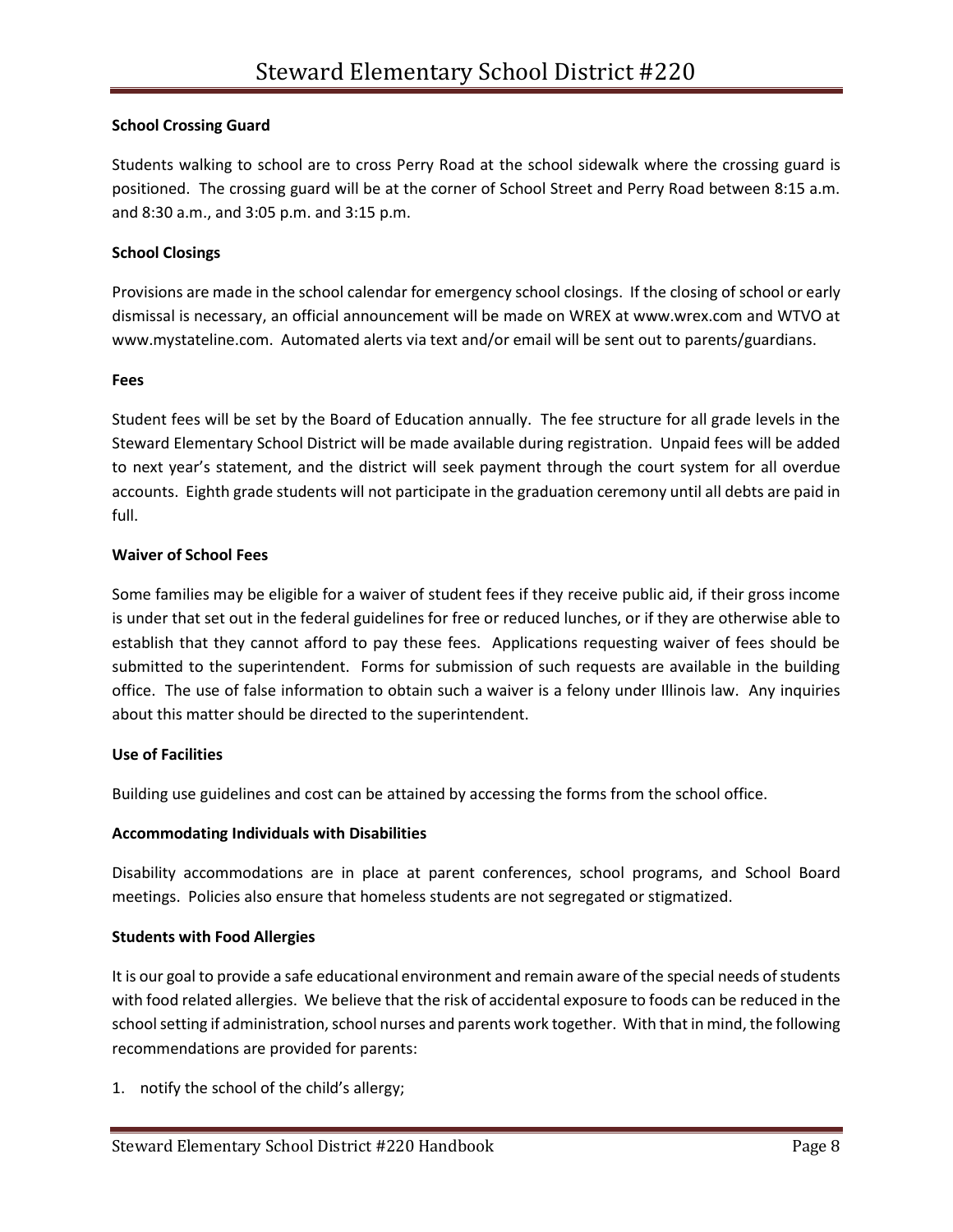- 2. provide written medical documentation, instructions, and medications as directed by a physician;
- 3. provide properly labeled medications with a physician's prescription and replace promptly as needed;
- 4. maintain current emergency contact information in the school office;
- 5. continue educating the child in allergy awareness and self-management.

### **Care of Students with Diabetes**

If your child has diabetes and requires assistance with managing this condition while at school and school functions, a Diabetes Care Plan must be submitted to the school principal. Parents/guardians are responsible for and must:

- 1. inform the school in a timely manner of any change which needs to be made to the Diabetes Care Plan on file with the school for their child;
- 2. inform the school in a timely manner of any changes to their emergency contact numbers or contact numbers of health care providers;
- 3. sign the Diabetes Care plan;
- 4. grant consent for and authorize designated School District representatives to communicate directly with the health care provider whose instructions are included in the Diabetes Care Plan.

For further information, please contact the Building Principal.

### **Visitors**

To help ensure a safe and secure learning environment for your children, all visitors to Steward Elementary are required to sign-in at the school's main office, show I.D. and wear a visitor's pass. Faculty and staff have been instructed to direct anyone not having a pass immediately to the office for identification.

### **School Volunteers**

Parents are encouraged to participate in school-related activities. In addition, parents are encouraged to contribute their time and talents to organizing extracurricular activities and community outreach projects.

All school volunteers must complete a School Volunteer Application, which includes a background check. If activity occurs that is in contrast with school policies, the Principal may discontinue your services.

### **Discrimination Policy**

Steward Elementary School District #220 does not discriminate on the basis of race, color, religion, sex, disability, nationality, sexual orientation, or ethnic origin in administration of its admission policies, education policies, athletic and other school-sponsored programs.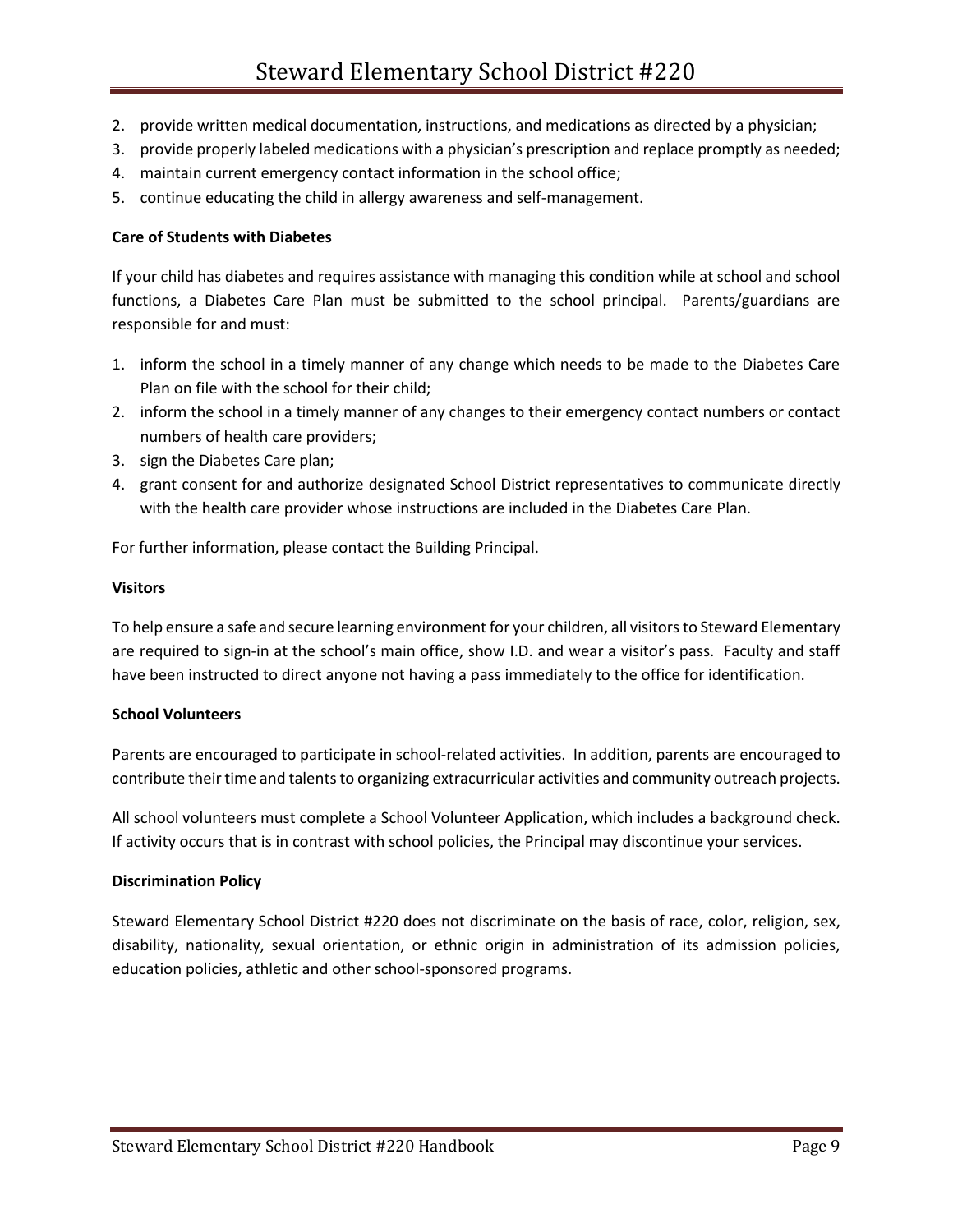### **Sexual Harassment**

It is illegal and against Board of Education policy for any employee, male or female, to sexually harass a student, or for any student to sexually harass an employee or another student by:

- 1. making unwelcome sexual advances or requests for sexual favors and other verbal or physical conduct of a sexual nature as a condition of a student's academic status;
- 2. making submission to or rejections of such unwelcome conduct the basis for employment or academic decisions affecting an employee or student; or
- 3. creating an intimidating, hostile or offensive working / educational environment by such conduct.

An employee engaging in sexual harassment will be subject to discipline, up to and including termination. A student engaging in sexual harassment will be subject to discipline, up to and including expulsion.

The superintendent is authorized to enforce rules and regulations implementing this policy.

### **Reporting a Complaint of Sexual Harassment**

If a student believes that he or she has been sexually harassed, the student (or parent of the student) should report the alleged act immediately to the Principal or another faulty member of the same sex who will report the incident appropriately.

### **Student Welfare – Safety**

The safety of students shall be assured through close supervision of students in the building and on school grounds through special attention to the following:

- 1. maintaining a safe school environment (safety experts shall be called in periodically to inspect the physical condition of all buildings and grounds);
- 2. observation of safe practices on the part of school personnel and students, particularly in those areas of instruction or extracurricular activities which offer special hazards;
- 3. offering safety education to students as it pertains to particular subjects, such as science, and health and physical education;
- 4. providing, through the services of the school staff, first aid care for students in the case of an accident or sudden illness.

Parents are expected to provide to the office the names of individuals who are allowed to pick up their child(ren) . If bus students wish to go to another student's house after school, both parties must bring parental permission notes to the office, stating all parents are aware of the situation.

Responsibility of the District for the supervision of students does not extend to places or times when they are traveling to or from school, except in District authorized and provided transportation.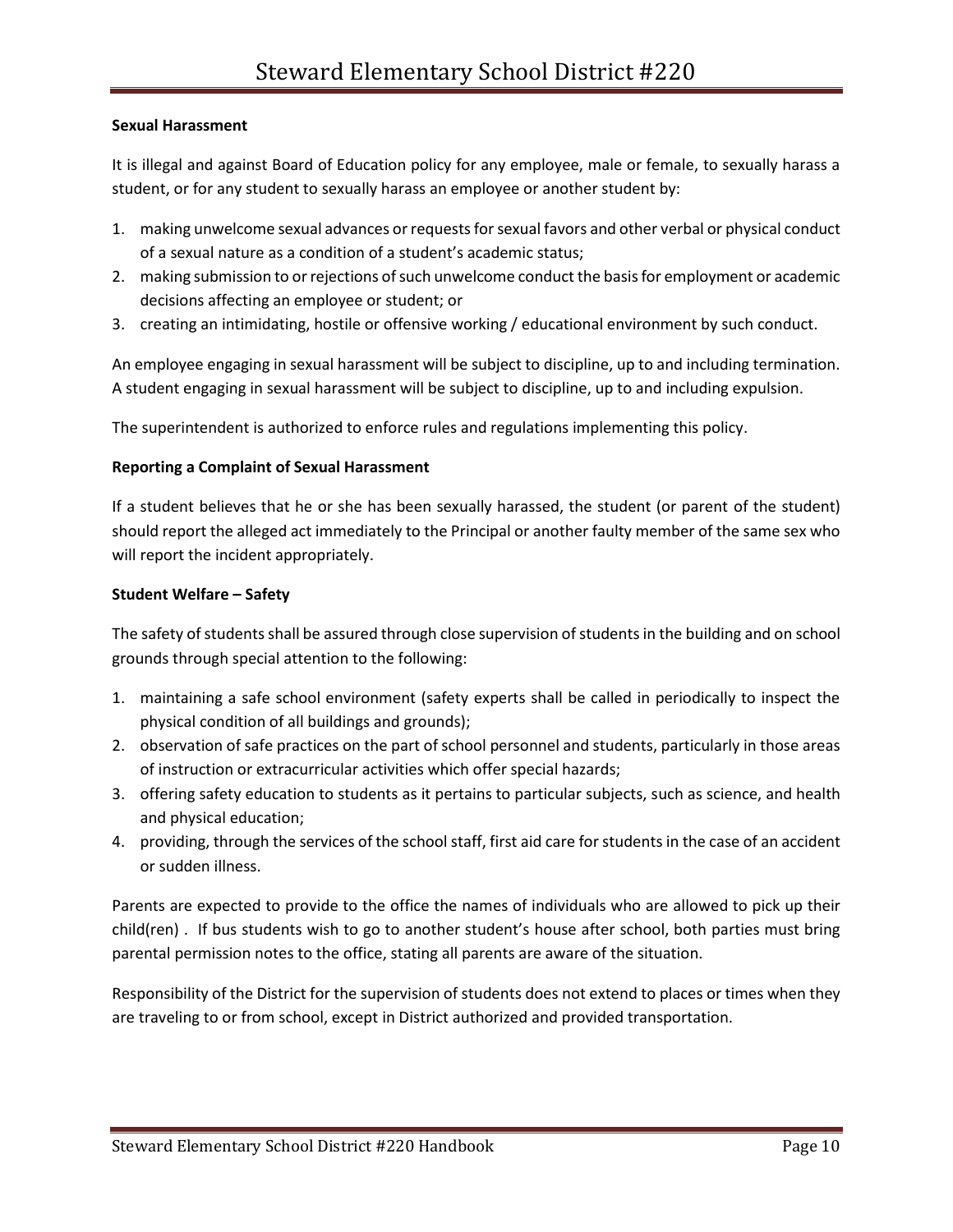### **Fire, Disaster, and Crisis Drills**

All faculty is supplied with a detailed chart and instructions showing precisely "where, how and what to do" in the case of a disaster or crisis. The class will go to its designated area when the proper alarm/alert is sounded. The district complies with state regulations in conducting these drills throughout the year.

### **Parent/Teacher Conferences**

Parent/Teacher conferences are scheduled each year in the District. The dates appear on the school calendar. However, in many cases parents may need to discuss various matters with the teachers at other times throughout the year. Parents may schedule conferences which do not interfere with the teacher's class schedule. Teacher e-mails are available on our school website.

### **Change of Student Information**

If at any time a student has a change of address or telephone number, parents' place of employment, or other personal information, it is the responsibility of the parents to notify the office of the change as soon as possible.

### **Sex Offender Database**

Schools are required to provide parents with information on how to access data on sex offenders. Please be aware you can use the Internet at<http://www.isp.state.il.us/sor> to access this information.

### **Field Trips**

Like most schools, Steward Elementary School has "field trips" in which students are transported from the school to other locations for educational or recreational purposes. The school commonly transports students to a neighboring school for a special program, to a museum or historical site, or to a nearby park or recreational site as a reward for the students' reading or other achievements.

### **Section 2 – Attendance, Promotion and Graduation**

### **Student Attendance**

Regular and punctual attendance is a key to a student's success at Steward Elementary. If your child is going to be absent from school, you are asked to call the school office at **815-396-2413 or text the school office 815-240-9782.** Cooperation in this manner enables the school to report truancies to parents EARLY during the day they occur rather than a day or two later.

In order to be readmitted to school after an absence, a student must present a WRITTEN excuse signed by a parent/guardian, fully explaining the reason(s) for the absence, unless prior notification has been received by the office.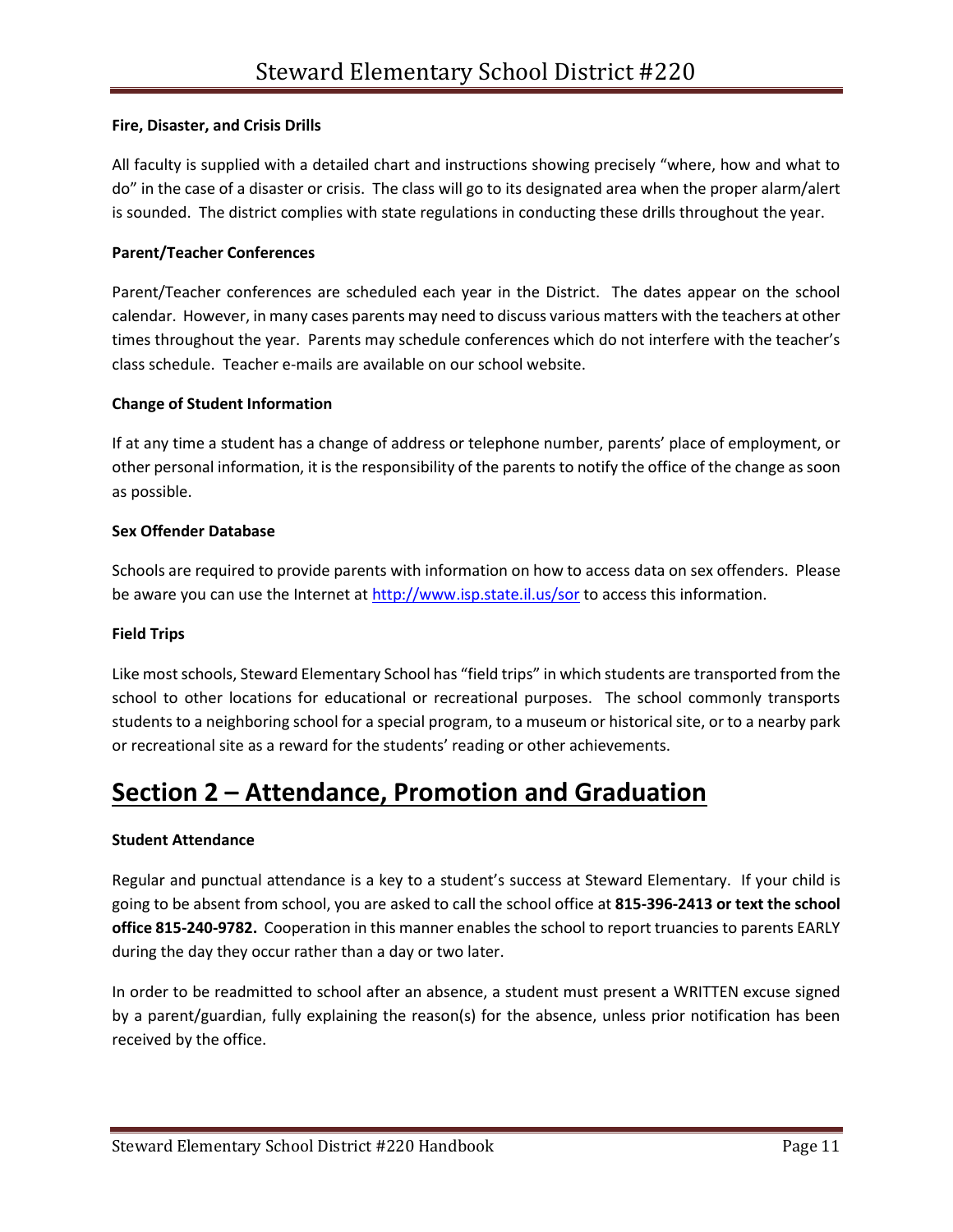The administration may require a physician's statement for any student illness after ten (10) or more accumulated days of absence for the current school year. Failure to provide a statement from a physician for each period of absence after that time may result in the following action to be taken:

- 1. assigning an unexcused absence for student failing to follow school attendance policy;
- 2. notification to District Superintendent and the Regional Superintendent that student is truant and in violation of the school attendance policy.

An unexcused absence is assigned when a student fails to follow the school attendance policy. The student must make up all assignments missed as a result of the unexcused absence.

### **Planned Absence**

Special appointments that cannot be made outside of the school hours may possibly be permitted during the school day if the parent/guardian makes arrangements with the school. It is recommended that you give the school 24-hour advance notice.

Planned absences will count as part of a student's total number of absences. An example of a planned absence would be a doctor's appointment. To receive full credit, all work must be handed in upon the student's return to school.

### **Unadvised Absence**

Students must use unadvised absence forms for family vacations and non-school trips/functions. To request these absences, students must be passing all subjects and they must not be at risk for truancy. These absences must be submitted in writing to the administration in advance of the proposed absence.

Unadvised absences will count as part of the students' total number of absences. To receive full credit, all work must be handed in upon the student's return to school.

### **Excessive Absence Policy**

The school plan to address excessive absences includes communication with parents covering the reasons for the student missing school and, if necessary, notification to the local truant officer after the tenth day of absences.

After three days of unexcused absence—official notification will be sent home to explain that three days of absence have been recorded.

After five days of unexcused absence—official notification will be sent home to explain that five days of absence have been recorded.

After ten or more days of absence—official notification will be sent home to explain ten days of absence have been recorded and the attendance improvement team will contact the truancy officer about the excessive absences. A doctor's note is required for each absence reported over ten.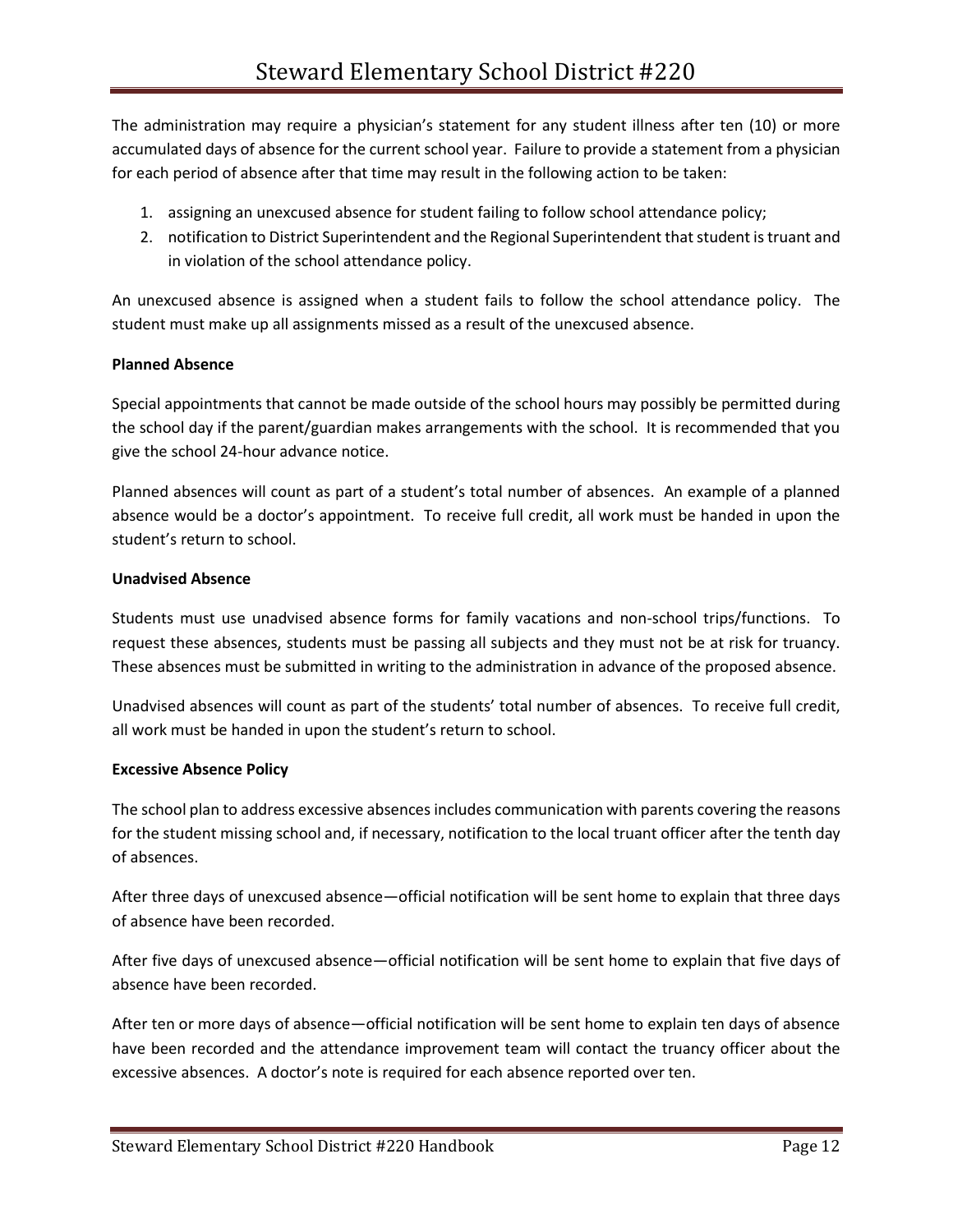### **For each day of excused absence, students will be permitted one day to make up work.**

Students arriving late or leaving during school hours to attend appointments must provide a written note or phone call advising time and reason of absence. Parents must sign his/her child out if leaving school and students must sign in upon return. Parents are asked to schedule appointments to create the least amount of time away from school.

### **Tardiness**

Instruction at Steward Elementary begins promptly at 8:30 a.m. All students are expected to be in their classrooms by 8:30 a.m. It is critical that all students be prepared to begin on time. A student who is late misses valuable instructional time.

Any student who arrives to school after 8:30 a.m. must report to the front office before proceeding to the classroom. The student will be considered tardy and the incident will be recorded. If a student is tardy five times, the problem will be regarded as chronic. Parents/Guardians will be contacted by the teacher and/or principal to discuss the reasons for the excessive tardiness. All tardies will be factored in the total time missed from school for the year.

### **Homework**

Homework is an important supplement to daily classroom activities. Homework is most effective when it is directly related to the instructional objectives from the classroom. The purpose for any homework assignment must be clear, and students and parents must understand the teacher's expectations. Clear, direct lines of communication between teachers and parents help students understand the importance of homework and help to avoid unnecessary problems.

### The "best" homework assignments usually involve one or more of the following activities:

- 1. reading for content or pleasure or as a means of introducing material which is introduced in class;
- 2. practice using skills already taught in class;
- 3. completion of assignments not finished in class;
- 4. review of previously taught material including studying for quizzes and exams;
- 5. solving problems by applying information and skills introduced in class;
- 6. completion of projects and long-term assignments (providing the purpose, expectations and timeline for completing projects are clearly understood in advance).

Homework is *not* meant to be busy work, nor is it meant to be the primary means of learning new material. Homework is definitely *not* meant to cause undue stress on teachers and families. (When students or parents get to the point of complete frustration regarding a homework assignment, it is time to stop!) If you have a concern about your child's homework, please contact your child's teacher.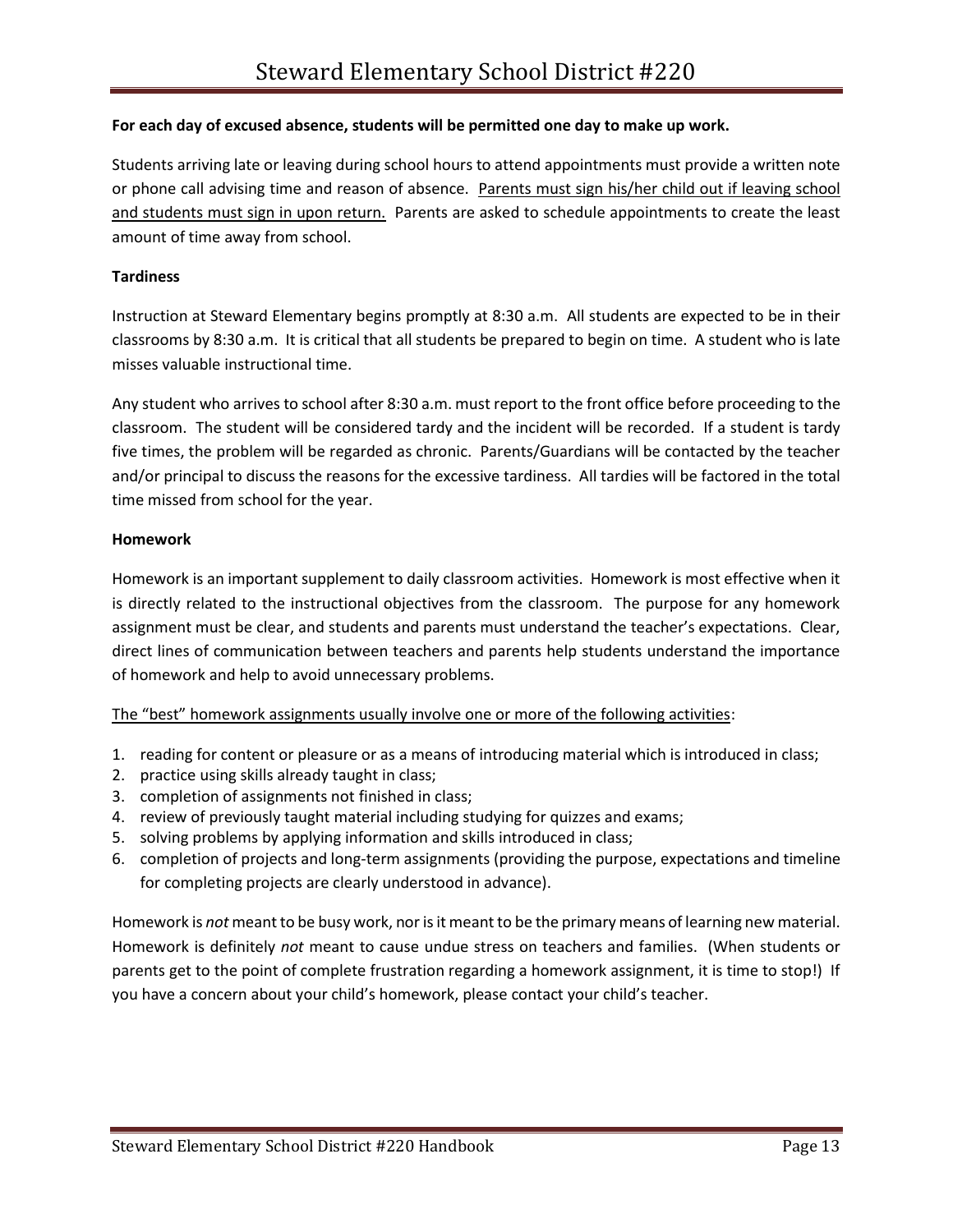### **Time Expectation for Homework**:

While it is not necessary for homework to be assigned every day, it is reasonable to expect that a certain amount of homework may be assigned on a fairly regular basis. Parents who repeatedly find their children working on homework in excess of the following guidelines should notify the school:

| Grade Levels | Suggested amount of homework (average total) |
|--------------|----------------------------------------------|
|              |                                              |
|              |                                              |
|              |                                              |
|              |                                              |
|              |                                              |

### **Teacher's Responsibilities Regarding Homework**:

- 1. Provide assignments that are worthwhile, clearly linked to instructed goals, and of reasonable length.
- 2. Use homework to assess student's understanding of material covered in class.
- 3. Provide reasonable accommodations for students with special needs.
- 4. Provide written materials that are understandable for parents.
- 5. Provide timely feedback to students regarding their homework.
- 6. Establish reasonable consequences for homework assignments that are missing, incomplete or late. (In most instances, inadequate or missing homework will adversely affect the student's grade.)
- 7. Keep students and parents informed regarding any problems related to homework.

### **Parent's Responsibilities Regarding Homework**:

- 1. Provide adequate time and quiet space for homework.
- 2. Monitor the completion of homework.
- 3. Assist the child with some activities when requested by the teacher, e.g., reading with the child, practicing flashcards, etc. (Parents are not expected to teach or reteach lessons nor are they expected to do their child's assignments.)
- 4. Inform the child's teacher(s) when there are problems with the students completing the homework.

### **Student's Responsibilities**:

- 1. Know what the assignment is; ask questions when the assignments are not understood.
- 2. Be prepared by having the proper books, materials, and supplies.
- 3. Complete homework and turn it in to the teacher on time.

### **School's Responsibilities**:

- 1. Review and discuss these guidelines.
- 2. Develop classroom guidelines and procedures that are consistent with these guidelines.
- 3. Publish and distribute guidelines to parents and students.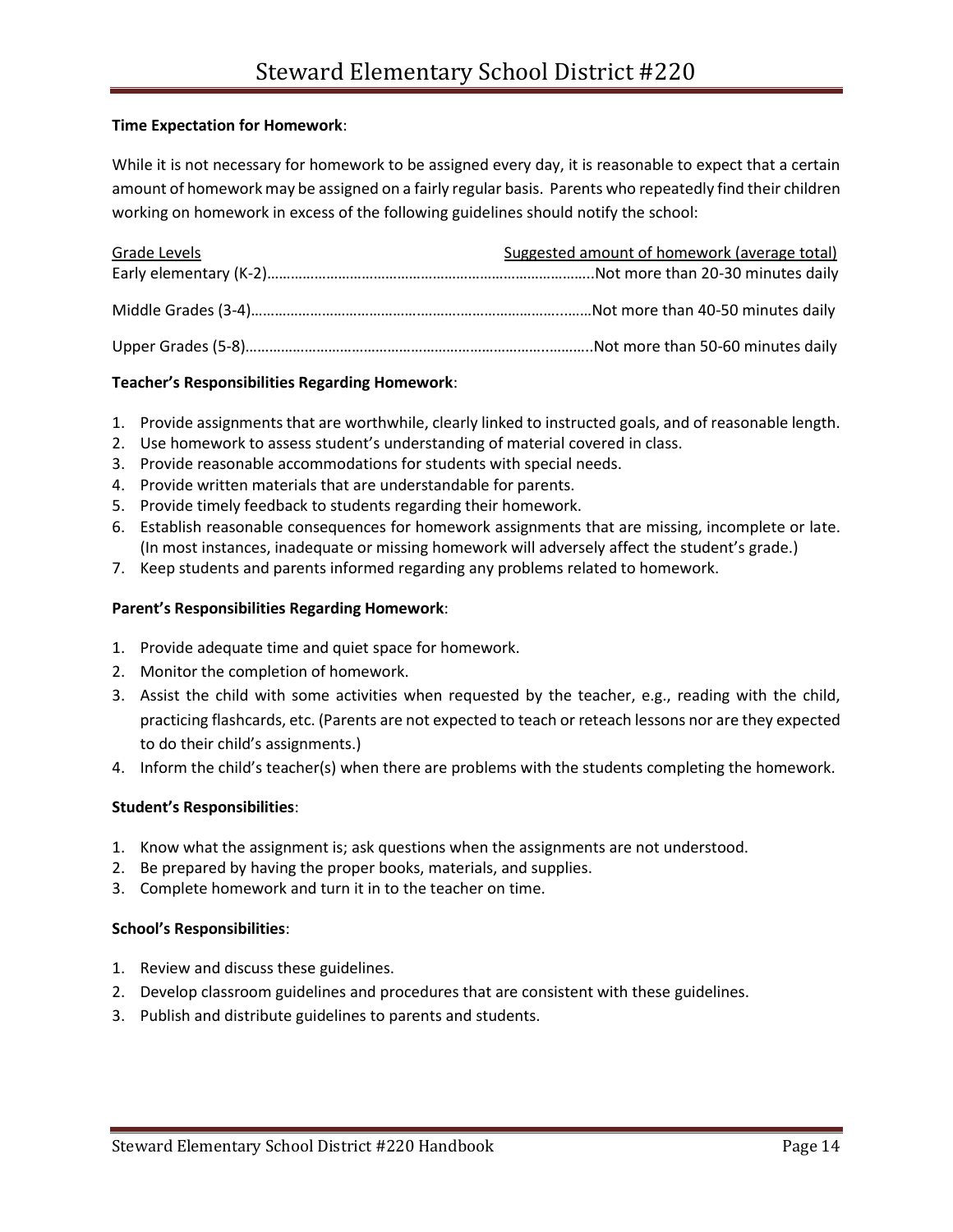### **Guidelines for Promotion and Retention of Students**

"All assignments, District-owned materials, and detentions must be turned in and/or served for a student to be promoted to the next grade and to receive an 8th grade diploma." (Board of Education--May 1991)

The Steward Elementary School faculty, for the purpose of determining which students should be promoted and which students should be retained, has established the following guidelines:

- 1. Students failing three or more of the following subjects: language arts, math, science, social studies, spelling, and a composite of all other subjects, will be retained. The average of the four quarter grades will determine the grade to be used.
- 2. Students failing in two of the subjects listed above will be considered for retention based on a review of the grade in all of the subjects taken during the year.
- 3. By state law, all eighth grade students must have passed tests on both the Illinois and the United States Constitution.

### **Section 3 – Student Fees and Meal Costs**

#### **Fees**

| Book Fee – Grades K-8     | \$55.00 |
|---------------------------|---------|
| Chromebook Fee -Grade K-8 | \$15.00 |
| P.E. T-shirt – Grades 6-8 | \$9.00  |

#### **Lunch**

The Hot Lunch Program is a not-for-profit activity that is offered as a convenience and a service to the parents of our students. The state and federal governments help fund the hot lunch program. The cafeteria manager plans a well-balanced, nutritious meal for each day. Families in need of financial assistance may obtain application forms for free and reduced lunches from the office. All information will remain strictly confidential.

| The price per meal is: | $K-4$ : \$2.10 |  |
|------------------------|----------------|--|
|                        | $5-8:$ \$2.60  |  |
|                        | Adults: \$3.10 |  |

If parents would like to join their child(ren) for a school lunch, they are asked to notify the office by 10:00 a.m. Milk is included with the school lunch and also available for purchase during lunchtime for \$0.35 per carton.

### **Morning Milk**

Morning milk is offered to all students (unless suspended due to COVID related restrictions). The cost is \$.35 per carton. Students who are eligible for free lunch through the free/reduced lunch program will be allowed 1 morning milk daily at no cost.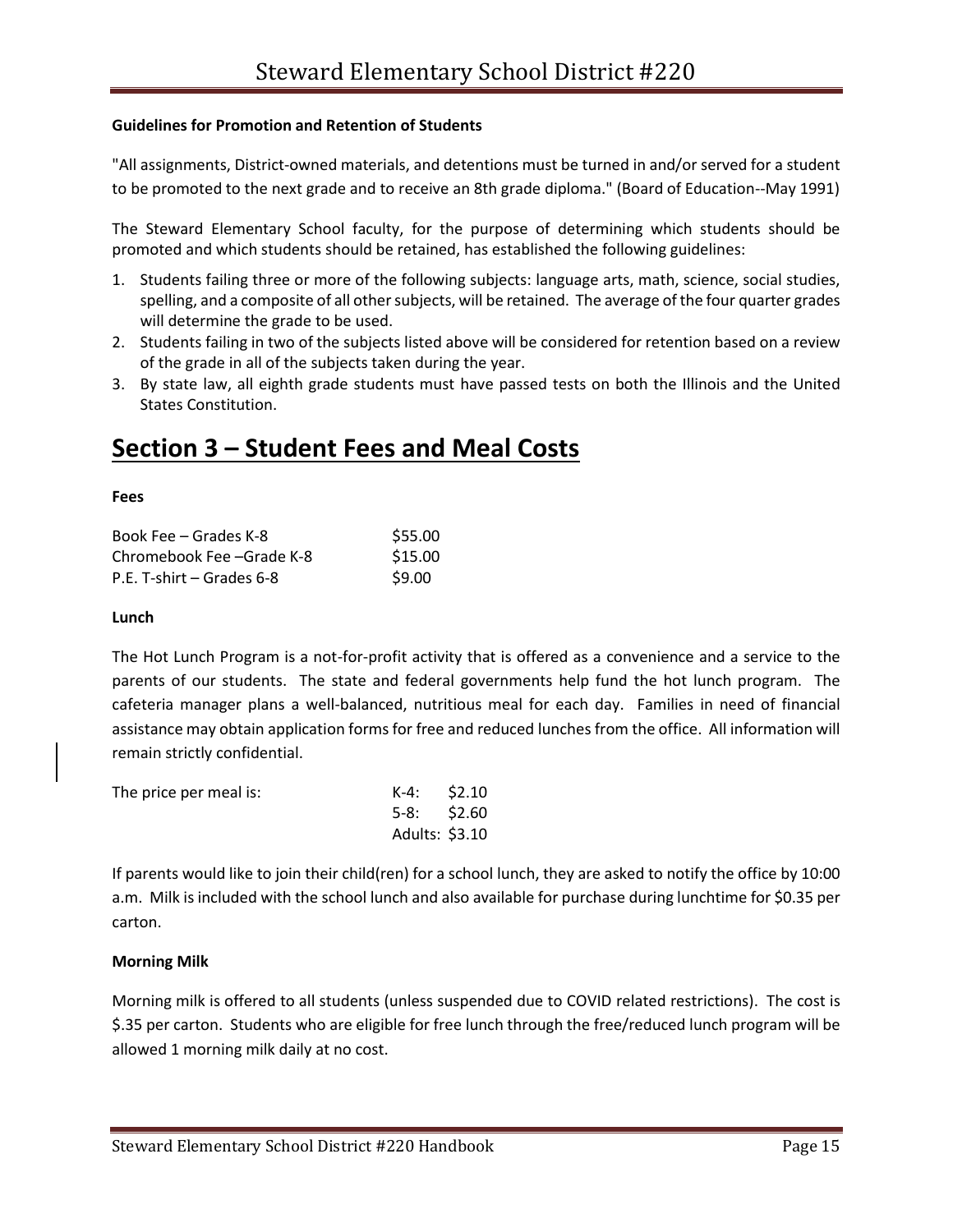### **Section 4 – Transportation and Parking**

The District shall provide free transportation for all students in the District:

- 1. residing at a distance of one and one-half miles or more from their assigned school;
- 2. residing within one and one-half miles from their assigned school where walking to school or to a pickup point or bus stop would constitute a serious hazard due to vehicular traffic or rail crossing, and adequate public transportation is not available.

A student's parent(s)/guardian(s) may file a petition with the School Board requesting transportation due to the existence of a serious safety hazard. Free transportation services and vehicle adaptation are available for special education students.

Bus schedules and routes shall be determined by the superintendent or designee and shall be altered only with the superintendent or designee's approval and direction. In fixing the routes, the pickup and discharge points should be as safe and convenient for students as possible. **Any deviation from normal routes requires parent(s)/guardian(s) written approval.**

No school employee may transport students in school or private vehicles unless authorized by the superintendent. Every vehicle regularly used for the transportation of students must pass safety inspections in accordance with State law and Illinois Department of Transportation regulations.

### **Student Bus Rules and Consequences**

Student safety is the primary concern of our school district. Misbehavior on school buses poses a threat to the safety of everyone on the roadway. Laws and regulations have been established to ensure the safety of students and drivers on district owned/operated, contracted, or authorized vehicles.

When an incident of misbehavior occurs with a particular student, the parent(s)/guardian(s) will be notified. The incident will be discussed and the bus consequences will be reviewed. Parent(s)/guardian(s) are then expected to take an active role in communicating proper behavior while riding the school bus. Along the same lines, it is important that both students and parent(s)/guardian(s) communicate acts of misconduct performed by other students, and all misconduct must be reported immediately. Failure to do so will only add to an already existing problem.

### **Bus Behavior Guidelines**

### *Proper Bus Riding Behavior*

- 1. Students must always respond to directions given by the bus driver. The bus driver is the adult in charge of implementing all of the policies and procedures for good behavior during the course of the bus ride. Students must always respond to directions the first time they are asked.
- 2. Students are required to remain in their seats for the duration of the bus ride. Students may be assigned seats at the discretion of the school administration and the bus driver. Students should keep their feet and hands out of the aisle.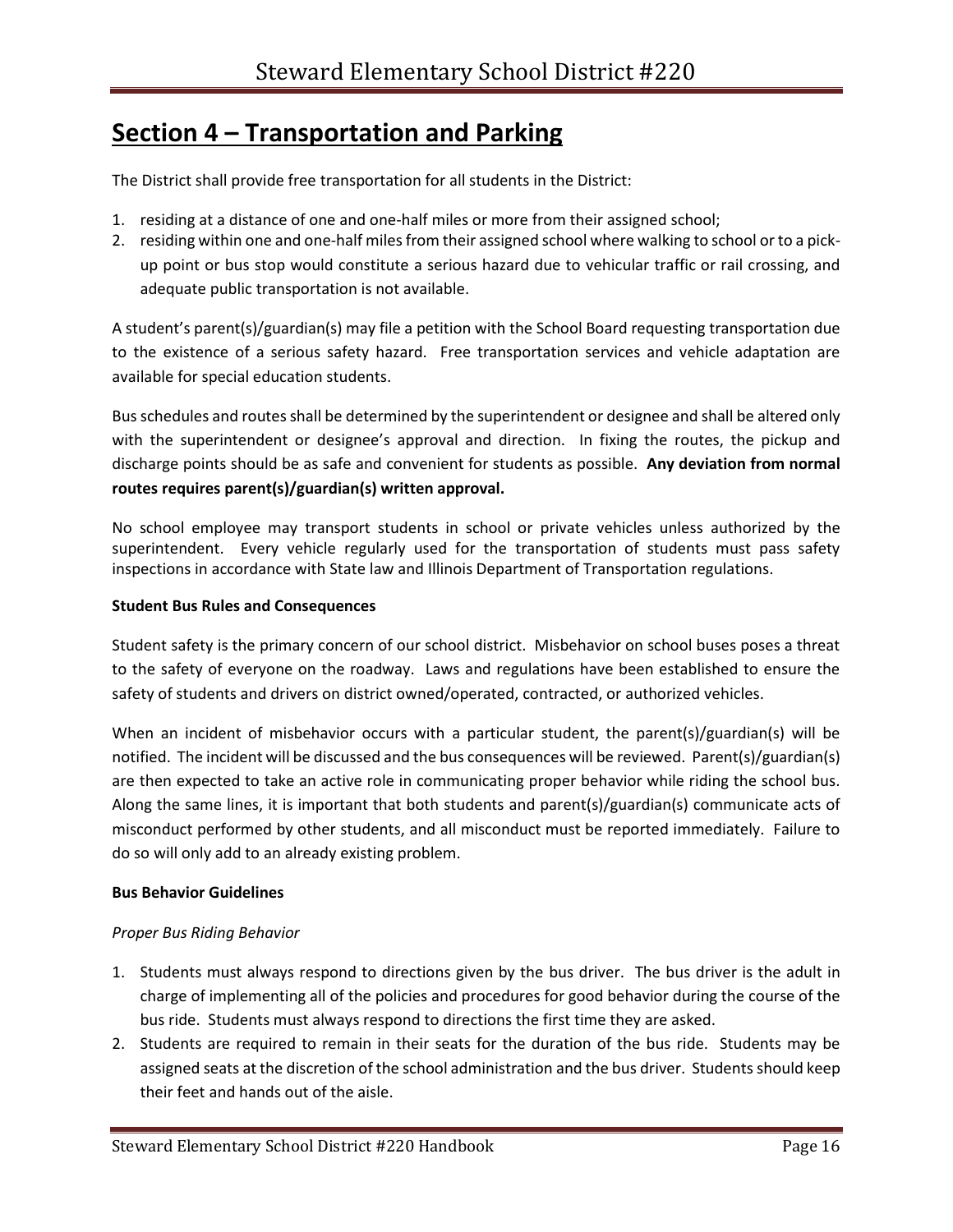- 3. Students must maintain a "hands off" policy with other students. Students are to refrain from horseplay and rough play that can cause conflict and may lead to physical confrontation.
- 4. Students must follow the directions of the bus driver or school personnel the first time the directions are given.

### *Physically Dangerous Behavior*

- 1. Students should not touch other students for any reason and acts of violence against another student will result in the activation of the steps of consequence. Serious acts of violence against another student may result in the removal of the student from riding the bus for the remainder of the school year.
- 2. Physical intimidations against another student will result in the immediate activation of the steps of consequence.
- 3. Students should never put anything out of the windows.

### *Derogatory Comments Toward Others*

- 1. Derogatory comments toward others in any way are not allowed.
- 2. Imitating other students in a negative way is not allowed.
- 3. Asking students to join in any of the above activities is not allowed.

### *Illegal Acts*

- 1. Acts of theft, vandalism, or use of illegal substances may result in the immediate removal of a student from riding the bus for the remainder of the school year.
- 2. Any behaviors that disrupt other drivers will result in the immediate activation of the steps of consequence.

### **Steps of Consequence**

First Bus Referral—Students who commit an act of misconduct will be warned. Parent(s)/Guardian(s) will be notified and the bus referral will be discussed.

Second Bus Referral—Students who commit a second act of misconduct will receive a loss of privileges, expectations will be retaught, an assigned seat will be given, and the parent(s)/guardian(s) will be notified.

Third Bus Referral—Students who commit a third offense will receive a 1-day bus suspension. Expectations will be retaught, and a parent conference will occur with administration.

Fourth Bus Referral—Students who commit a fourth offense will receive a 2-day bus suspension. Expectations will be retaught, and a parent conference will occur with administration.

Fifth Bus Referral—Students who commit a fifth offense will receive a 3-day bus suspension. Expectations will be retaught, and a parent conference will occur with administration.

### Repeated/Severe: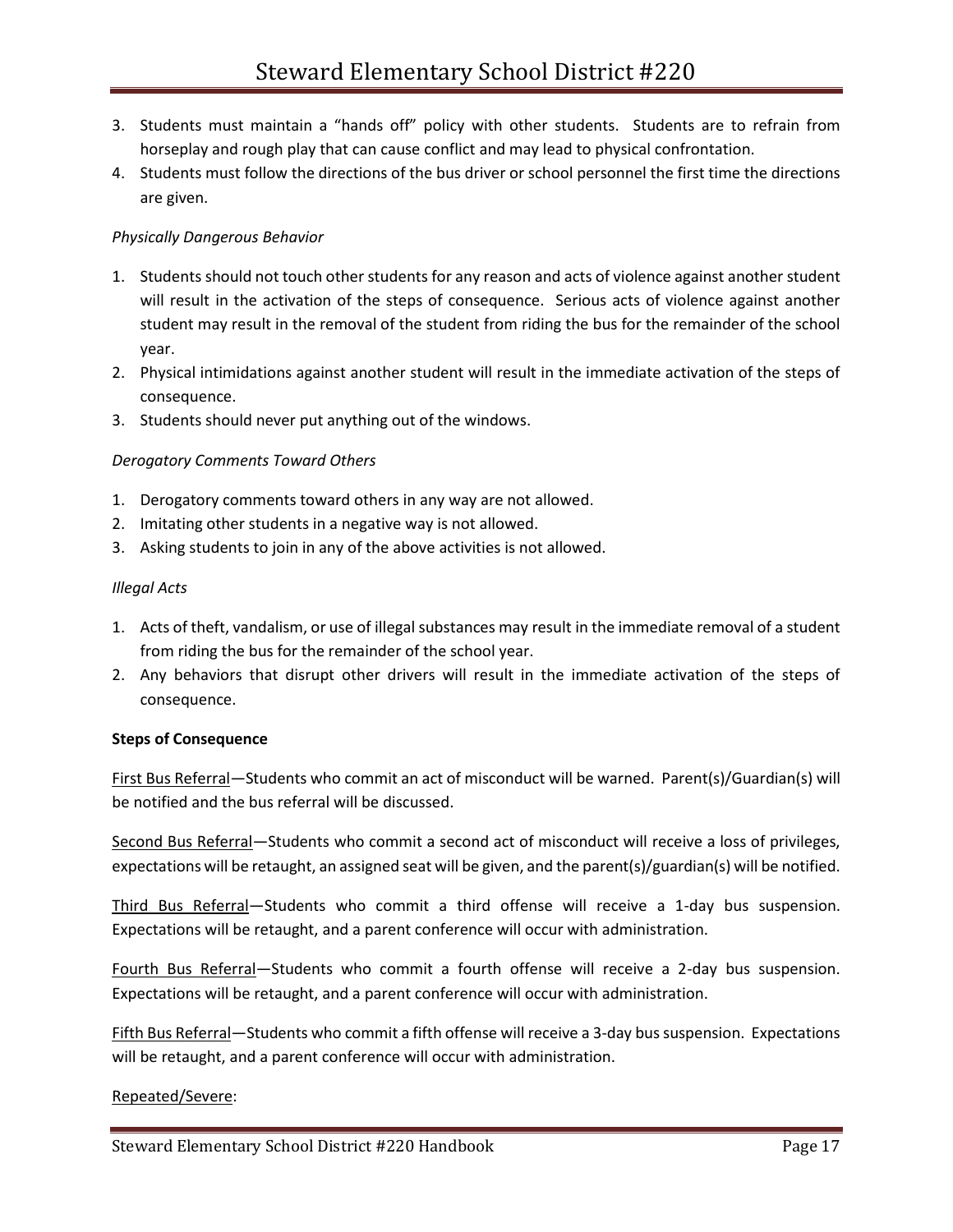### Steward Elementary School District #220

| Sixth Referral   | 5-day suspension through 45-day suspension                                                    |
|------------------|-----------------------------------------------------------------------------------------------|
| Seventh Referral | 10-day suspension through 45-day suspension                                                   |
| Eighth Referral  | 45-day bus suspension through dismissal of riding<br>privileges for the remainder of the year |

Please remind your child(ren) that riding the bus is a privilege. In order to continue to take advantage of this service, the rules and behavior guidelines must be followed. In addition, violation of bus rules may also result in disciplinary actions as outlined in our Student Code of Conduct.

### **Bicycles**

Two bike racks are available for student use. Bicycles are to be parked in the bike rack and are not to be used until the end of the school day.

It is recommended that bikes be equipped with a locking device. **The school cannot be responsible for stolen and/or damaged bikes**. The following rules should be observed:

- 1. always ride on the right-hand side of the street in a single file;
- 2. ride only one person to a bike;
- 3. always use hand signals when turning;
- 4. obey all traffic signals.

### **Parking/Traffic Route**

During drop-off and pickup this route will be followed:

- 1. Enter off Perry Road into the north parking lot and curve around to the intersection of School Street along the sidewalk, turn left onto School Street to exit onto Perry Road.
- 2. PLEASE PARK ONLY IN MARKED PARKING SPACES.

Additional parking is available along John Street (south of the school). Please review the parking map at end of Handbook.

### **Section 5 – Health and Safety**

### **Student Illness**

Although the school encourages good attendance, students who have a significant or contagious illness should not attend until their condition is improved. The school does not allow students with a temperature of 100 degrees Fahrenheit or more to stay at school. **Students with a temperature this high must remain out of school until their temperature has returned to normal for at least 24 hours (without medication) both for the sake of their recovery and to prevent the spread of disease at school.** Often the morning after a fever, a child's temperature is normal; however, many diseases are characterized by a fever that rises over the course of the day peaking around midnight. Often children are sent home with a fever to return the following day since they had no fever in the morning only to be sent home again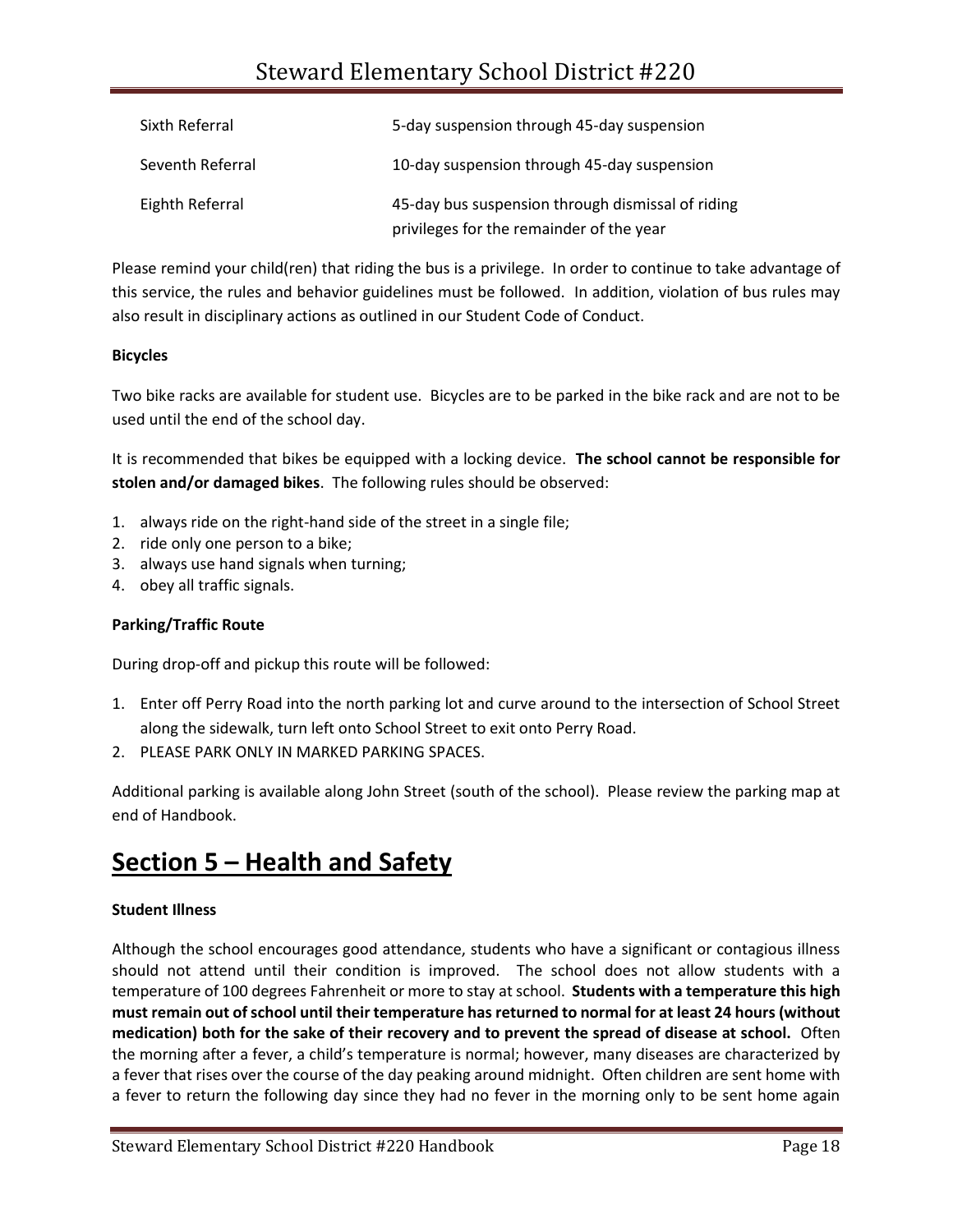during the school day as fever rises and symptoms worsen. We know that this situation may be difficult in homes in which both parents work, but it is clearly best to protect children and shorten illnesses by keeping them resting at home until their fever has subsided for 24 hours.

### **HEALTH TIPS:**

### **Head Lice**

Health authorities agree that head lice have greatly increased in the past few years. Although people cringe at the thought of head lice, the lice pose no serious health threat. Head lice do not imply poor housekeeping or lack of personal cleanliness. Anyone can get them by direct contact with an infested person's head or hair, or by sharing such personal items as caps, hairbrushes, combs, or bedding. Head lice crawl; they do not jump or fly. Itching of the scalp is the most common symptom. Diagnosis is made by the presence of nits (eggs) or lice.

To keep lice out of school, we ask that you check your child's head regularly and report any suspicions to the school office. **Should your child contact head lice, you will be notified, and the following checklist must be returned to the school for the child's re-admittance:**

- 1. date of first treatment with a special shampoo designed to kill lice:
- 2. brand of shampoo used (please follow directions on label of shampoo);
- 3. list all family members who used shampoo. It is recommended all family members use shampoo as a preventative measure.

Please place a check mark by the following list of items you have completed:

- Complete removal of every egg (nit) from hair of each child. A vinegar rinse after you follow directions on shampoo helps facilitate egg removal. A fine-tooth comb is available for egg removal from the pharmacy.
- Wash all infected clothing and all bed linen in hot soapy water.
- Vacuum furniture, car seats, pillows, mattresses, and carpeting. A spray may be used; for example, R&C Lice Control Spray or any other that your local pharmacy may recommend. Disinfect all combs and brushes. Placing in a pan of water at 140 degrees for ten minutes may do this.
- Place articles that cannot be washed in plastic bag and seal for 30 days.
- As a parent, I have checked and will continue to check my child(ren) periodically for possible lice reinfestation. (This should be done daily for at least one month. The school nurse will also be rechecking your child(ren).)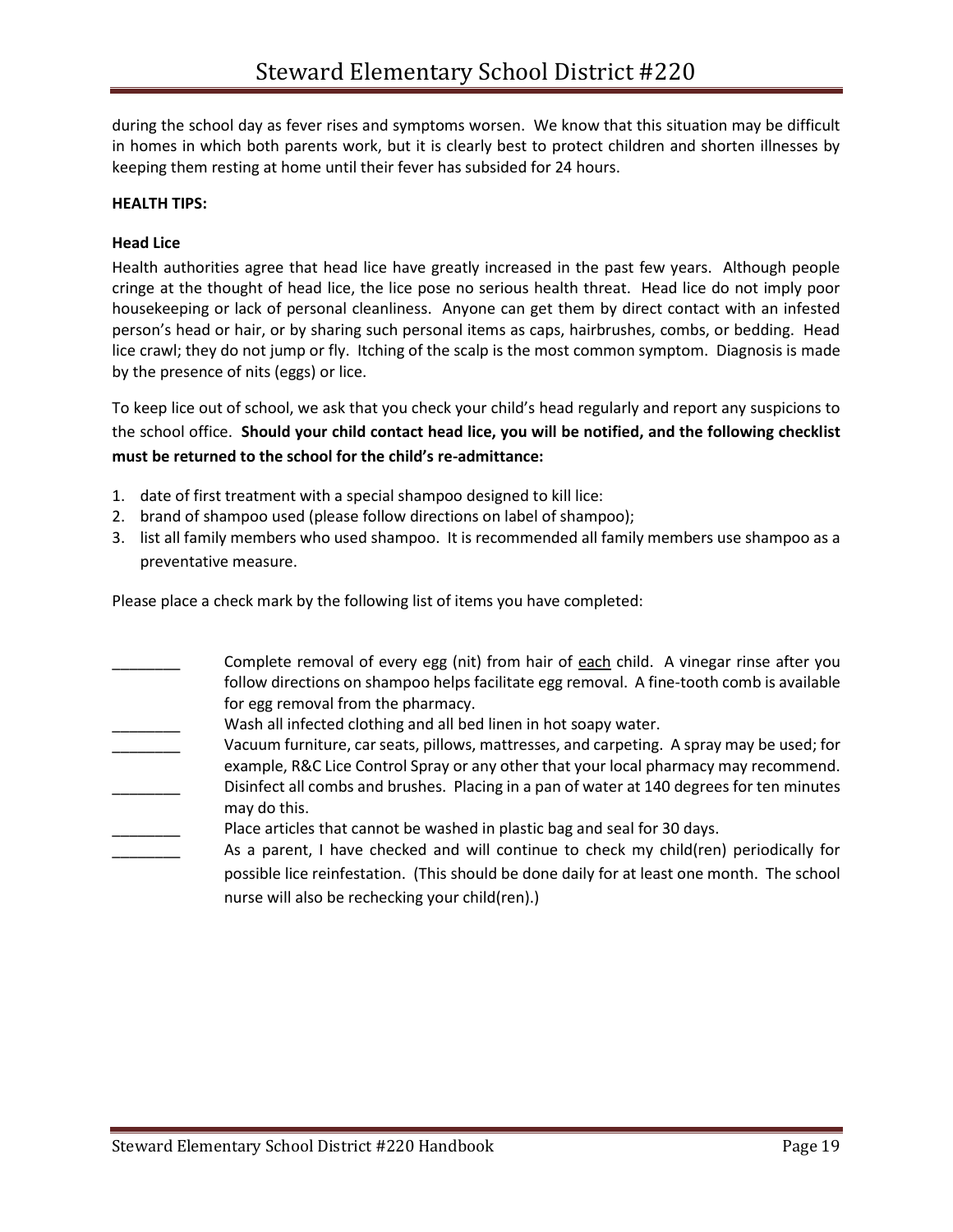### **Pink Eye (Conjunctivitis)**

Eye doctors are warning that if medication for pink eye does not show marked improvement in the eye after three days, be sure to report this to your doctor. Because pink eye is contagious, a student cannot be in school until the prescribed medication has been in use in the eye and permission to return to school has been given by the doctor.

### **Symptoms to watch for:**

- 1. Redness of the white of the eye.
- 2. Tearing and itching of the eye, causing student to rub it.
- 3. Crusty eyelids, especially on waking from sleep.

### **Treatment to follow:**

- 1. Contact doctor for prescription eye drops.
- 2. If drops need to be put in at school, ensure you obtain a note from the doctor authorizing the school to do so.
- 3. Remind the student to keep his/her hands away from eyes and to wash hands frequently, especially after touching the eyes.

### **Health Records and Physical Exams**

A student's parent(s)/guardian(s) shall present proof that the student was examined by a licensed physician and received the immunizations against, and screenings for, preventable communicable diseases, as required by the Department of Public Health.

All students who wish to participate in sports or cheerleading must have a physical examination. Sports physicals are good for one school year and **must be on file before trying out or participating**.

Dental examinations are now **required** for children entering kindergarten, second grade and sixth grade.

Failure to comply with the above requirements **by October 10th of the current school year** will result in the student's exclusion from school until the required health forms are presented to the District. If a medical reason prevents a student from receiving a required immunization, the student must present an immunization schedule and a statement of the medical reasons causing the delay by the first day of the current school year. The schedule and statement of medical reasons must be signed by the physician, registered nurse, or local health department responsible for administering the immunizations. All new students who are first-time registrants shall have 30 days following registration to comply with the health examination and immunization regulations.

Parent(s)/guardian(s) of children between the ages of 6 months and 6 years must provide a statement from a physician that their child was "risk-assessed" or screened for lead poisoning in accordance with State law.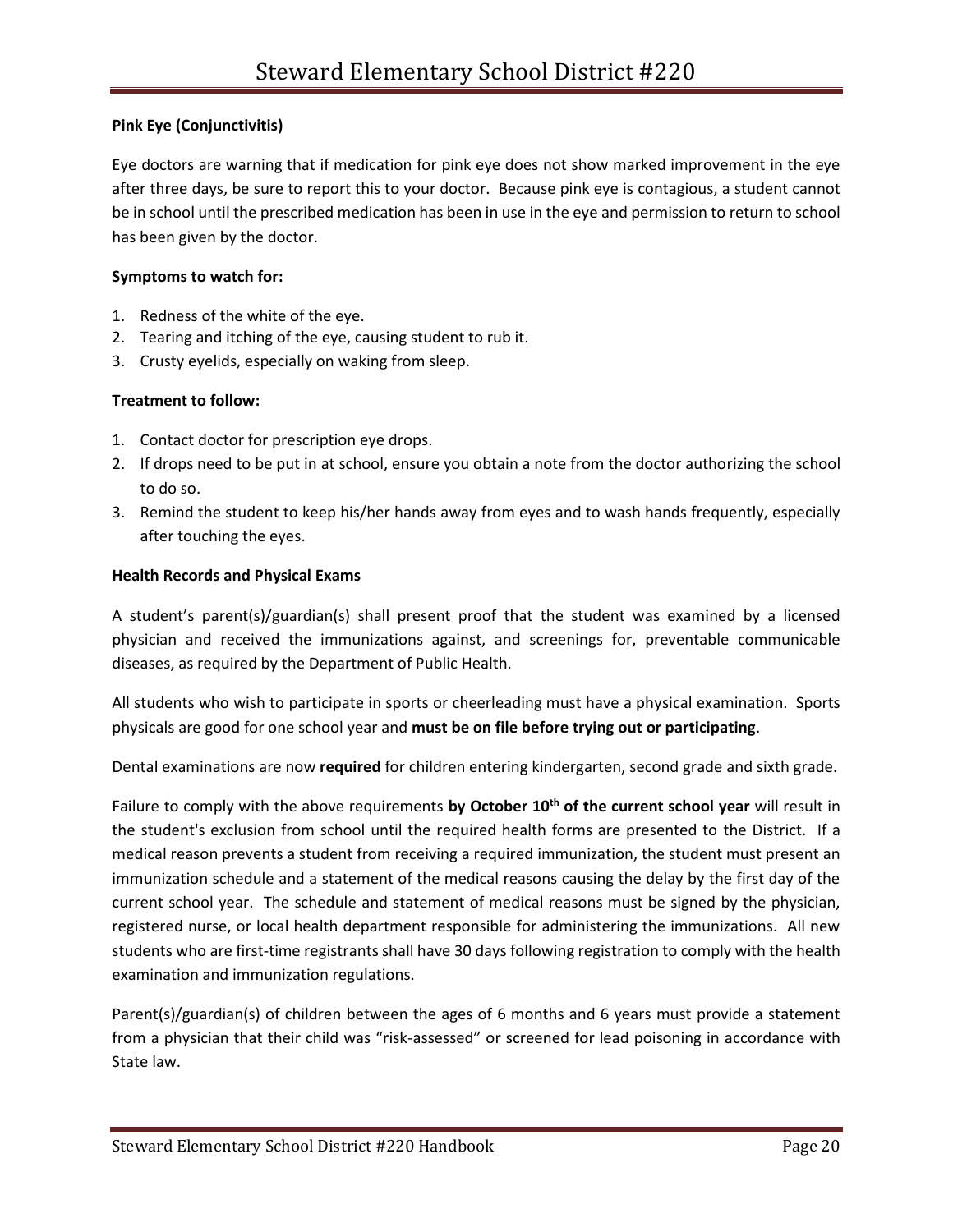A student may be exempted from this policy's requirements on religious or medical grounds if the student's parent(s)/guardian(s) present to the superintendent a signed statement explaining the objection. A student may be exempted from the health examination or immunizations on medical grounds if a physician provides written verification.

### **Student Social and Emotional Development**

Student social and emotional development shall be incorporated in the District's educational program and shall be consistent with the social and emotional development standards to be contained in the Illinois Learning Standards. The objectives for addressing the needs of students for social and emotional development through the educational programs are to:

- 1. enhance students' school readiness, academic success, and use of good citizenship skills;
- 2. foster a safe, supportive, learning environment where students feel respected and valued;
- 3. teach social and emotional skills to all students;
- 4. partner with families and the community to promote students' social and emotional development; and
- 5. prevent or minimize mental health problems in students.

### **Administering Medicines to Students**

Students should not take medication during school hours or during school-related activities unless it is necessary for a student's health and well-being. When a student's licensed health care provider and parent(s)/guardian(s) believe that it is necessary for the student to take a medication during school hours, they must request that the school dispense the medication to their student and otherwise follow the District's procedures on dispensing medication.

No school district employee shall administer to any student, or supervise a student's self-administration of any prescription or non-prescription medication until a completed and signed "Medication Permit" form is submitted by the student's parent(s)/guardian(s). No student shall possess or consume any prescription or non-prescription medication on school grounds or at a school-related function other than as provided for in this policy and its implementing procedures.

Nothing in this policy shall prohibit any school employee from providing emergency assistance to students, including administering medication.

Parent(s)/guardian(s) of students who require medication during the school day may bring the medication to school following these guidelines:

1. Ask their child's physician, dentist, or podiatrist if a medication, either prescription or nonprescription, must be administered during the school day. If so, ask the health care provider to complete a "Medicine Permit" form. This form will provide information and dispensing instructions to the school, including side effects, if any. The school will not dispense any medication unless this form is completed and given to the school. If a student is on a medication indefinitely, the parent(s)/guardian(s) must file a new "Medication Permit" form every year.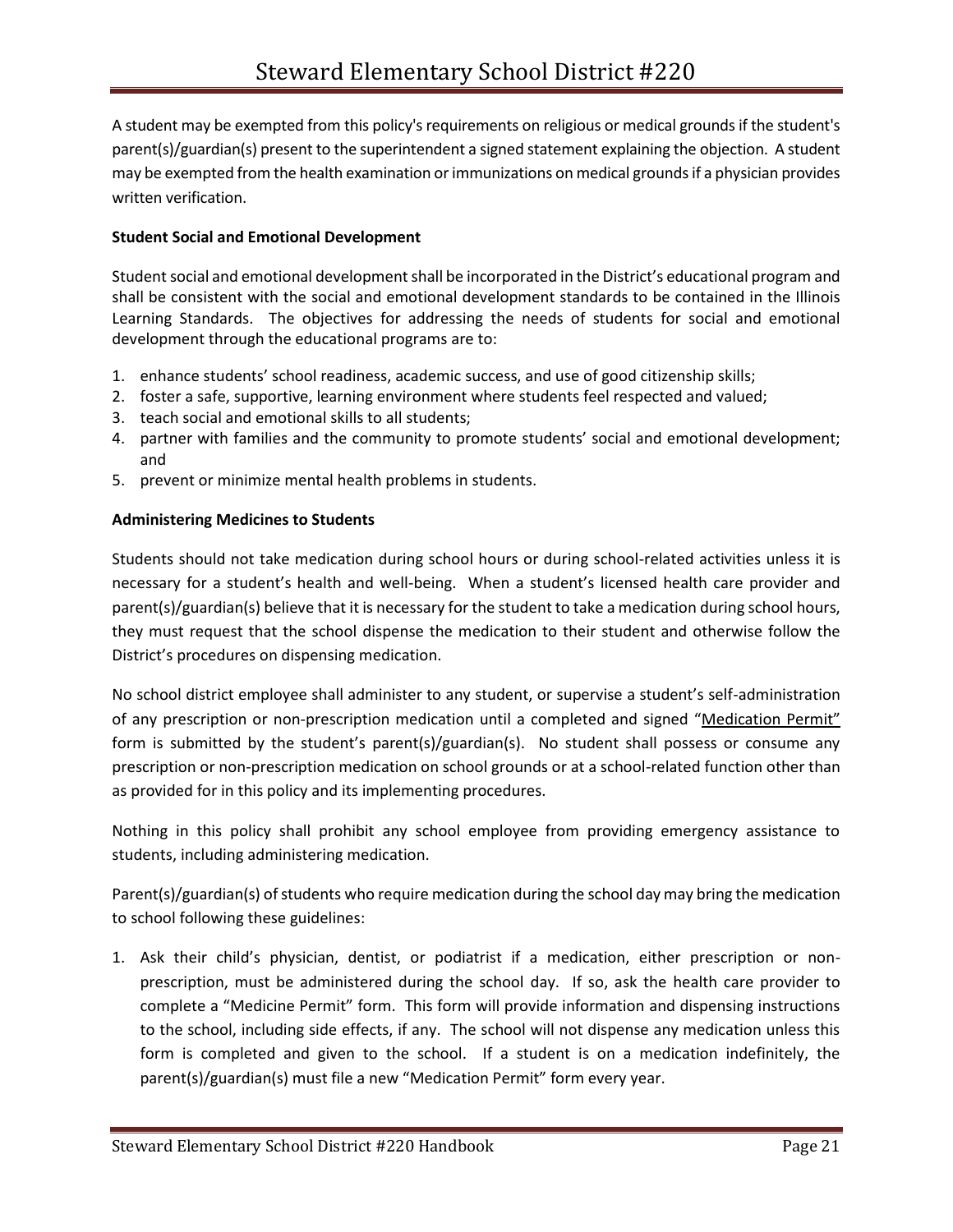- 2. Bring the medication to the school office. Prescription medication must be brought to the school in the original package or appropriately labeled container. The container shall display:
	- a. Student's name
	- b. Prescription number
	- c. Medication name/dosage
	- d. Administration route and/or other direction
	- e. Date and refill
	- f. Licensed prescriber's name
	- g. Pharmacy name, address and telephone number
	- h. Name or initials of pharmacist

Non-prescription medications must be brought to school in the manufacturer's original container with the label indicating the ingredients and the student's name affixed.

At the end of the treatment regime, remove any unused medication from the school. If the parent(s)/guardian(s) do not pick up the medication by the end of the school year, the office staff will dispose of the medication in the presence of a witness.

### **Self-Administration of Asthma Medication**

Section 5. The School Code is amended by adding Section 22-30 as follows: (105 ILCS 5/22-30 new) Section 22-30. Self-Administration of asthma medication.

- 1. In this Section: "Medication" means a medicine, prescribed by (1) a physician licensed to practice medicine, (2) a physician assistant who has been delegated the authority to prescribe asthma medications by his or her supervising physician, or (3) an advanced practice that delegates the authority to prescribe asthma medications for a pupil that pertains to the pupil's asthma and that has an individual prescription label. "Self-administration" means a pupil's discretionary use of his or her prescribed asthma medication.
- 2. A school, whether public or non-public, must permit the self-administration of medication by a pupil with asthma, provided that:
	- a. the parents or guardians of the pupil provide to the school written authorization for the selfadministration of medication;
	- b. the parents or guardians of the pupil provide to the school a written statement from the pupil's physician, physician assistant or an advanced practice registered nurse containing the following information:
		- i. the name and purpose of the medication:
		- ii. the prescribed dosage;
		- iii. the time or times of which or the special circumstances, under which the medication is to be administered. The information provided shall be kept on file in the office of the school nurse, or in the absence of a school nurse, the school's administrator.
		- iv. The school district or non-public school must inform the parents or guardian of the pupil in writing, that the school district or non-public school and its employees and agents are to incur no liability, except for willful and wanton conduct, as a result of any injury arising from the self-administration of medication by the pupil and that the parents or guardians must indemnify and hold harmless the school district or non-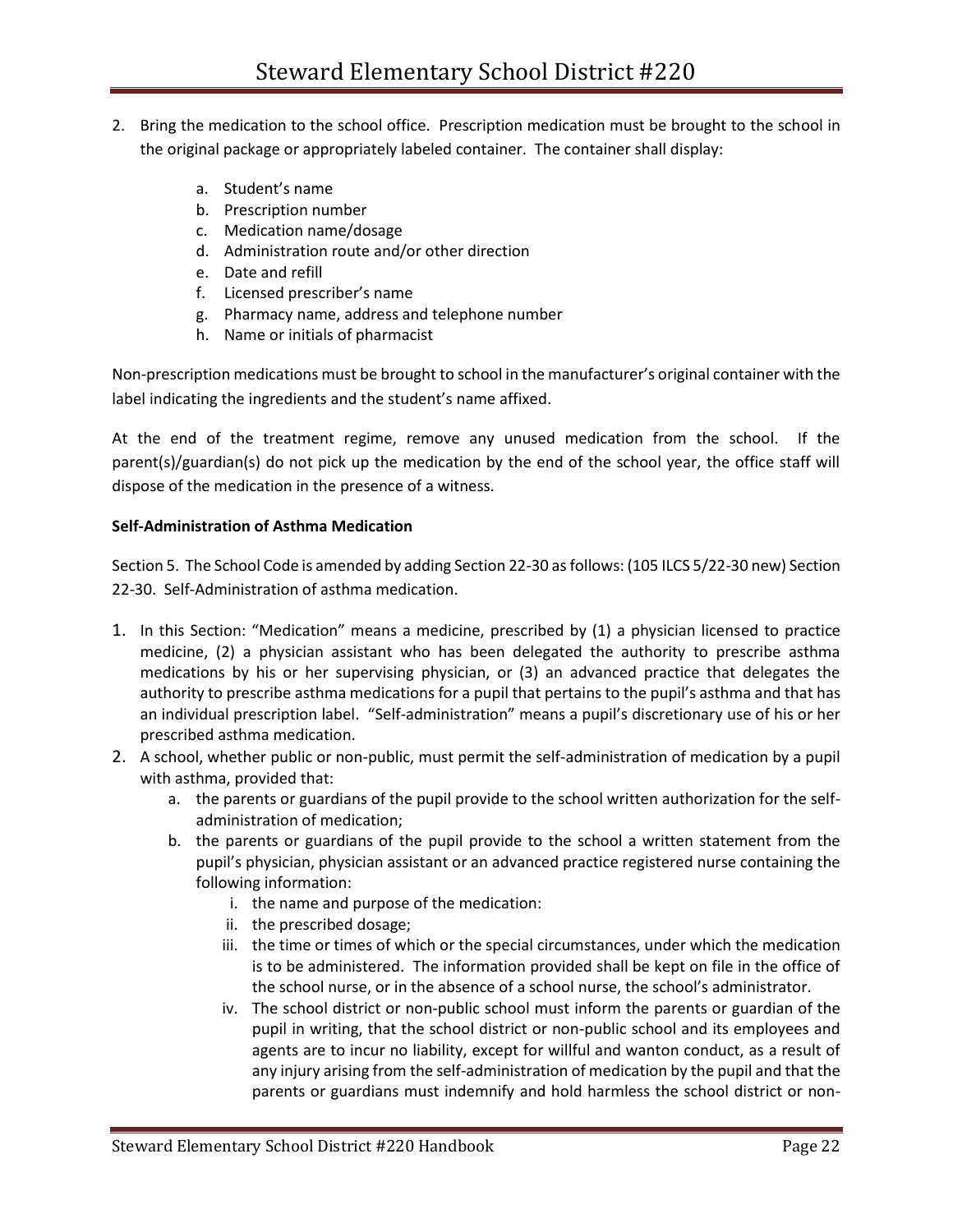public school and its employees and agents against any claims, except a claim based on willful and wanton conduct, arising out of the self-administration of medication by the pupil.

- v. The permission for self-administration of medication is effective for the school year for which it is granted and shall be renewed each subsequent school year upon fulfillment of the requirements of this Section.
- vi. Provided that the requirements of this Section are fulfilled, a pupil with asthma may possess and use his or her medication (1) while in school, (2) while at a schoolsponsored activity, (3) while under the supervision of school personnel, (4) before or after normal school activities, such as while in before-school or after-school care on school-operated property.

### **Vision and Hearing Testing**

Each school year the vision and hearing of all Steward students will be tested. There is no charge for this service. If deficiencies are found, the parents are notified immediately.

### **Counseling**

Counseling services are provided through the Ogle County Educational Cooperative. Referral forms can be requested through the office. Parent permission is required for these counseling services.

### **Safety Drill Procedures**

Illinois School Code requires all schools in Illinois to conduct periodic safety drills throughout the school year. All students and staff are to follow instructions provided by the designated Emergency Response Team at the school. Specific instructions are available in classrooms. Bus evacuation drills will be held twice each school year at Steward Elementary School District #220.

### **Section 6 – Discipline and Conduct**

### **Philosophy**

Acceptable behavior and a minimum of disruption are goals for which every school strives. When those goals are attained the greatest amount of learning can then take place. Those students who cause disruption or otherwise misbehave will be dealt with in a disciplinary manner.

This handbook will not present a long list of "do's" and "don'ts" and related penalties. Rather, what follows are guidelines that will form the basis of the school's disciplinary manner.

Discipline is a means of fostering the growth of students toward maturity and responsibility. The educational environment of the District shall be such that the administration and teachers shall demonstrate fair, just and flexible attitudes and disciplinary efforts toward all District students.

The School Board's disciplinary policies may include but not be limited to the following disciplinary measures: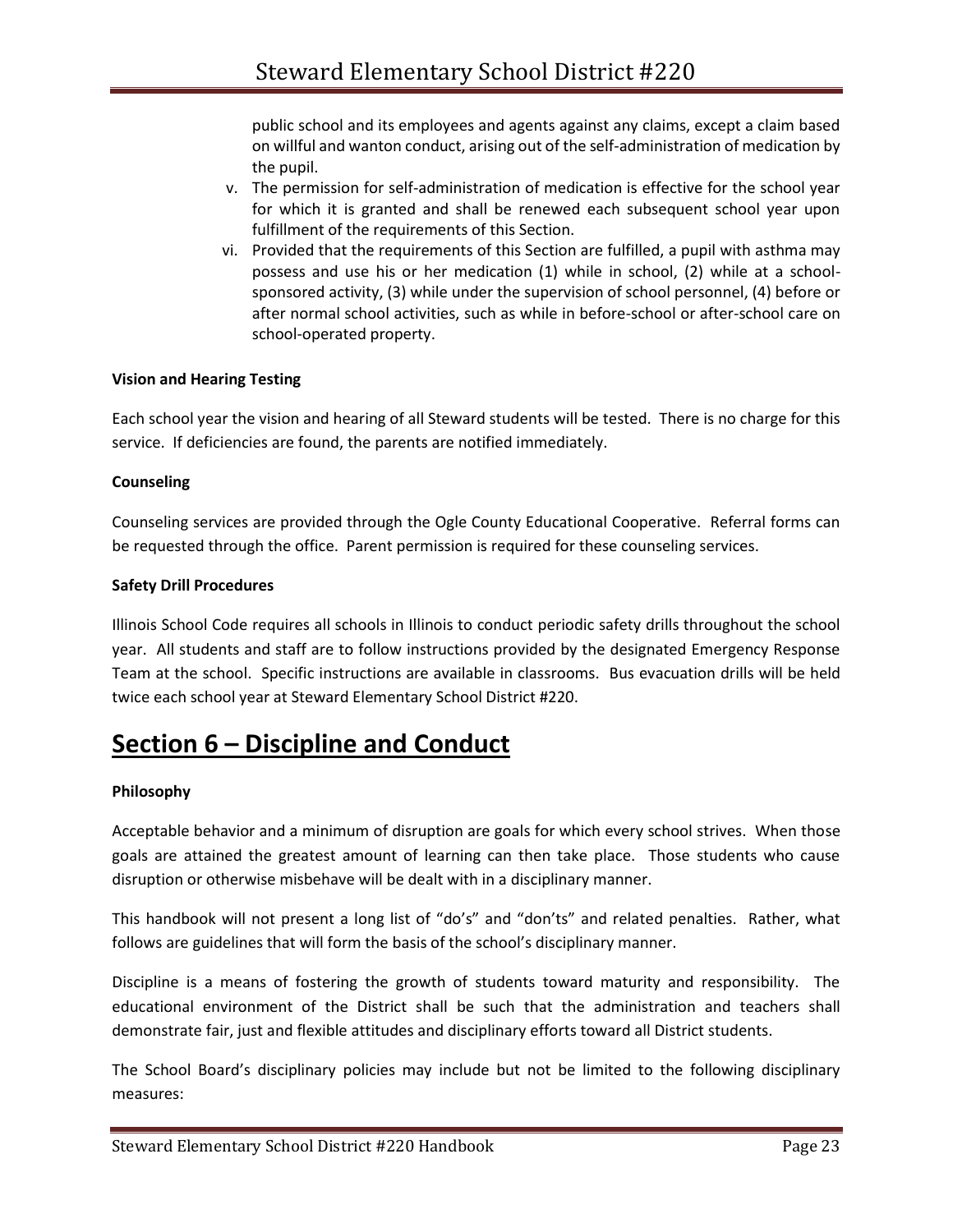- 1. Warning
- 2. Time out period
- 3. Denial of privileges
- 4. Detention (after school/Saturday)
- 5. Removal from the classroom
- 6. Suspension (in-school and out-of-school)
- 7. Expulsion
- 8. Counseling services
- 9. Filing of criminal charges

### **Specific Offenses and Punishments**

Student conduct that for any reason disrupts class work or involves substantial disorder or invades the rights of others will not be tolerated. The following are examples of inappropriate behaviors that will require some disciplinary actions:

- 1. Fighting
- 2. Stealing
- 3. Cheating
- 4. Foul language
- 5. Use of obscene gestures
- 6. Rowdy conduct
- 7. Open defiance or disrespect to school personnel
- 8. Intentional destruction property
- 9. Throwing any object or material with the intent to harm or annoy
- 10. Openly disobeying established school playground rules
- 11. Harassment of others
- 12. Gang type activities
- 13. Inappropriate cell phone usage during instructional time
- 14. Use, or threat of use, of any item as a weapon

Corporal punishment shall not be used. Corporal punishment is defined as slapping, paddling, or prolonged maintenance of students in physically painful positions, or intentional infliction of bodily harm. Corporal punishment does not include, and certificated personnel are permitted to use, reasonable force as needed to maintain safety for other students, school personnel, or persons, or for the purpose of selfdefense or the defense of property.

### **Saturday School**

A student may be assigned a Saturday School for an accumulation of detentions or for a particular incident. Students are assigned a Saturday, between 8:00 a.m. and 12:00 p.m., when they are to report to school. During this time, students are involved in working on homework.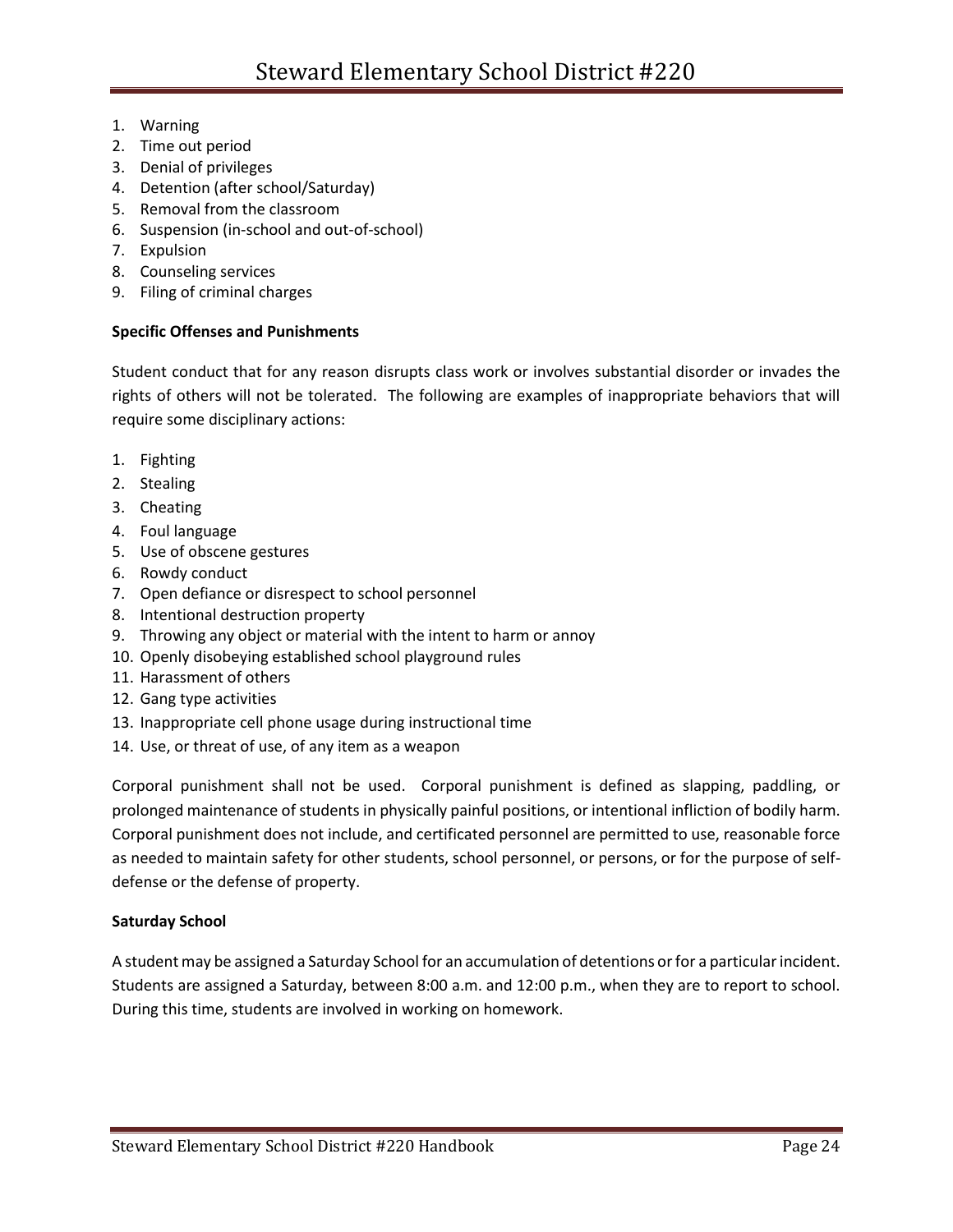### **Suspension Procedures**

The following are suspension procedures:

- 1. Before suspension, the student shall be provided a conference during which the charges will be explained, and the student will be given an opportunity to respond to the charges.
- 2. A pre-suspension conference is not required, and the student can be immediately suspended when the student's presence poses a continuing danger to persons or property or an ongoing threat of disruption to the educational process. In such cases, the notice and conference shall follow as soon as possible.
- 3. Any suspension shall be reported immediately to the student's parent(s)/guardian(s). A written notice of the suspension shall state the reasons for the suspension, including any school rule which was violated, and a notice to the parent(s)/guardian(s) of their right to a review of the suspension.
- 4. Upon request of the parent(s)/guardian(s), a review of the suspension shall be conducted by the School Board or a hearing officer appointed by the Board. At the review, the student's parent(s)/guardian(s) may appear and discuss the suspension with the Board or its hearing officer and may be represented by counsel. After presentation of the evidence or receipt of the hearing officer's report, the Board shall take such action as it finds appropriate.

A student who is subject to suspension or expulsion may be eligible for a transfer to an alternative school program.

### **In-School Suspension**

In-school suspension is assigned to those students that require more of a consequence than a detention and less than an out of school suspension. Students will be placed in the office with homework to complete from their assigned classroom.

### **Out of School Suspension**

Suspension from school is a serious consequence and is used to protect the educational opportunities of the other students. No one period of suspension may be longer than ten school days.

### **Due Process**

Students will receive an informal hearing by the superintendent before a decision to suspend. This hearing process may be postponed if a student's presence poses a danger to people or property or an ongoing threat of disruption to the educational process.

### **Due Process Procedures for Suspension**

### **1. Emergency Removal of Student**

The superintendent may remove a student without an informal hearing if the student's continued presence is an immediate danger or an ongoing threat of disruption. In such cases, the notice and hearing shall follow as soon as practicable.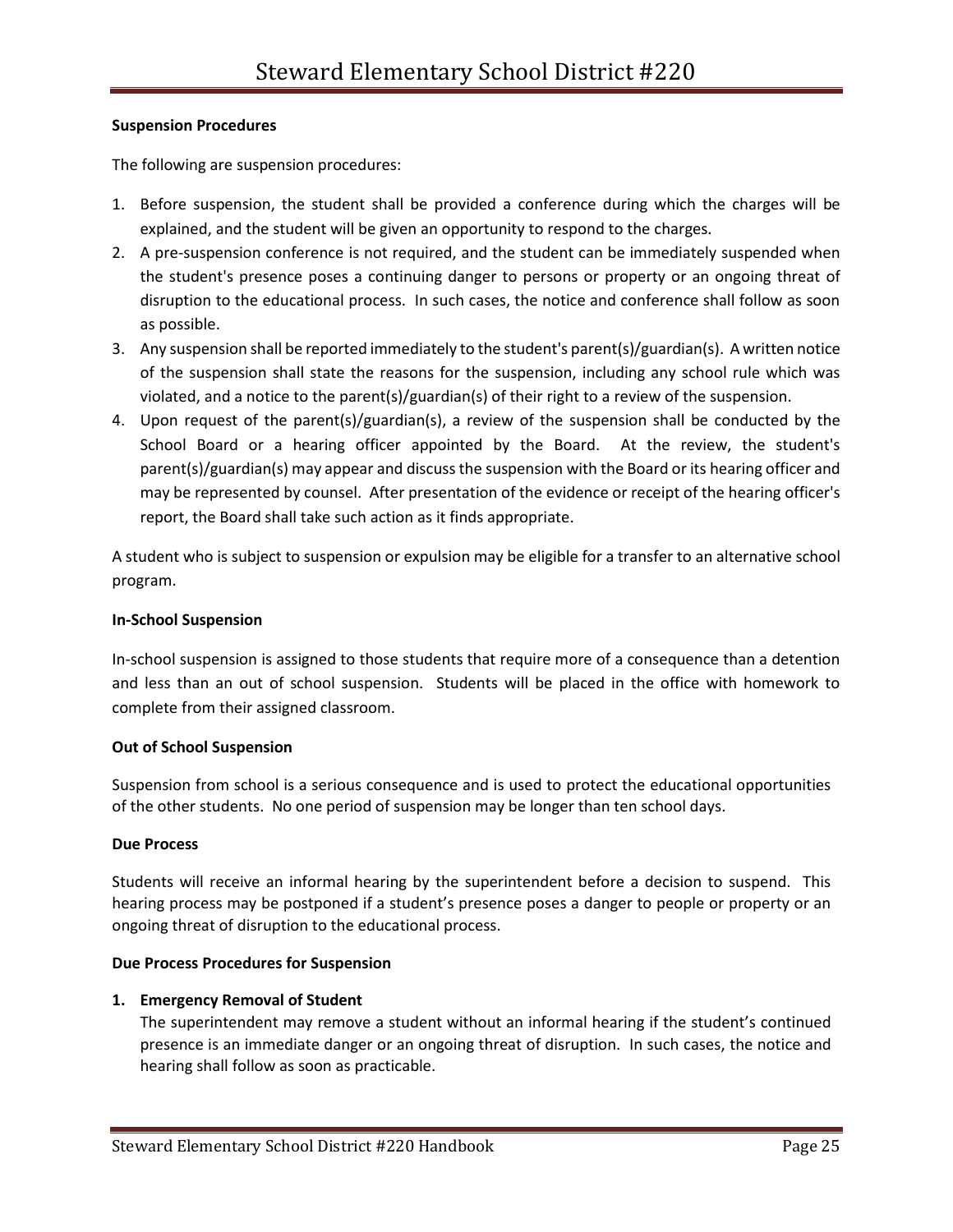### **2. Informal Hearing Procedures**

The superintendent must attempt to inform the student personally of the charge(s). The student is given an explanation of the evidence. The superintendent has authority to decide if the explanation will identify witnesses. The student is given a reasonable opportunity to state his/her position.

### 3. **Administration Decision of Facts**

The superintendent determines if the evidence and disciplinary action is in accordance with District policies.

### **Expulsion**

Expulsion is the most severe punishment a school system may use. The Board may expel a student up to two school years. A student who is determined to have brought to school a weapon, as defined by Section 921 of Title 18 of the United States Code, shall be expelled for a period of not less than one calendar year. Expelled students may not enroll in or attend any educational program operated by District # 220, or any public school in the state of Illinois.

### **Expulsion Procedures**

Before expulsion, the student and parent(s)/guardian(s) shall be provided written notice of the time, place, and purpose of a hearing by registered or certified mail requesting the appearance of the parent(s)/guardian(s). If requested, the student shall have a hearing, at the time and place designated in the notice, conducted by the Board or a hearing officer appointed by it. If a hearing officer is appointed by the Board, he or she shall report to the Board the evidence presented at the hearing and the Board shall take such final action as it finds appropriate.

During the expulsion hearing, the student and his or her parent(s)/guardian(s) may be represented by counsel, present witnesses, and other evidence and cross-examine witnesses. At the expulsion hearing, the Board or hearing officer shall hear evidence of whether the student is guilty of the gross disobedience or misconduct as charged. After presentation of the evidence or receipt of the hearing officer's report, the Board shall decide the issue of guilt and take such action as it finds appropriate.

### **Due Process Procedures for Expulsion**

- 1. Due process for expulsion follows the same procedures as for suspension. The superintendent will make a recommendation for expulsion to the Board of Education and issue a mandatory ten-day suspension.
- 2. A student facing expulsion may not attend school during the period of time the Board is considering expulsion.
- 3. A hearing will automatically be scheduled for any student being recommended for expulsion.

### **Hearing Process for Expulsion**

The hearing process for an expulsion recommendation shall be scheduled in accordance with the suspension hearing process.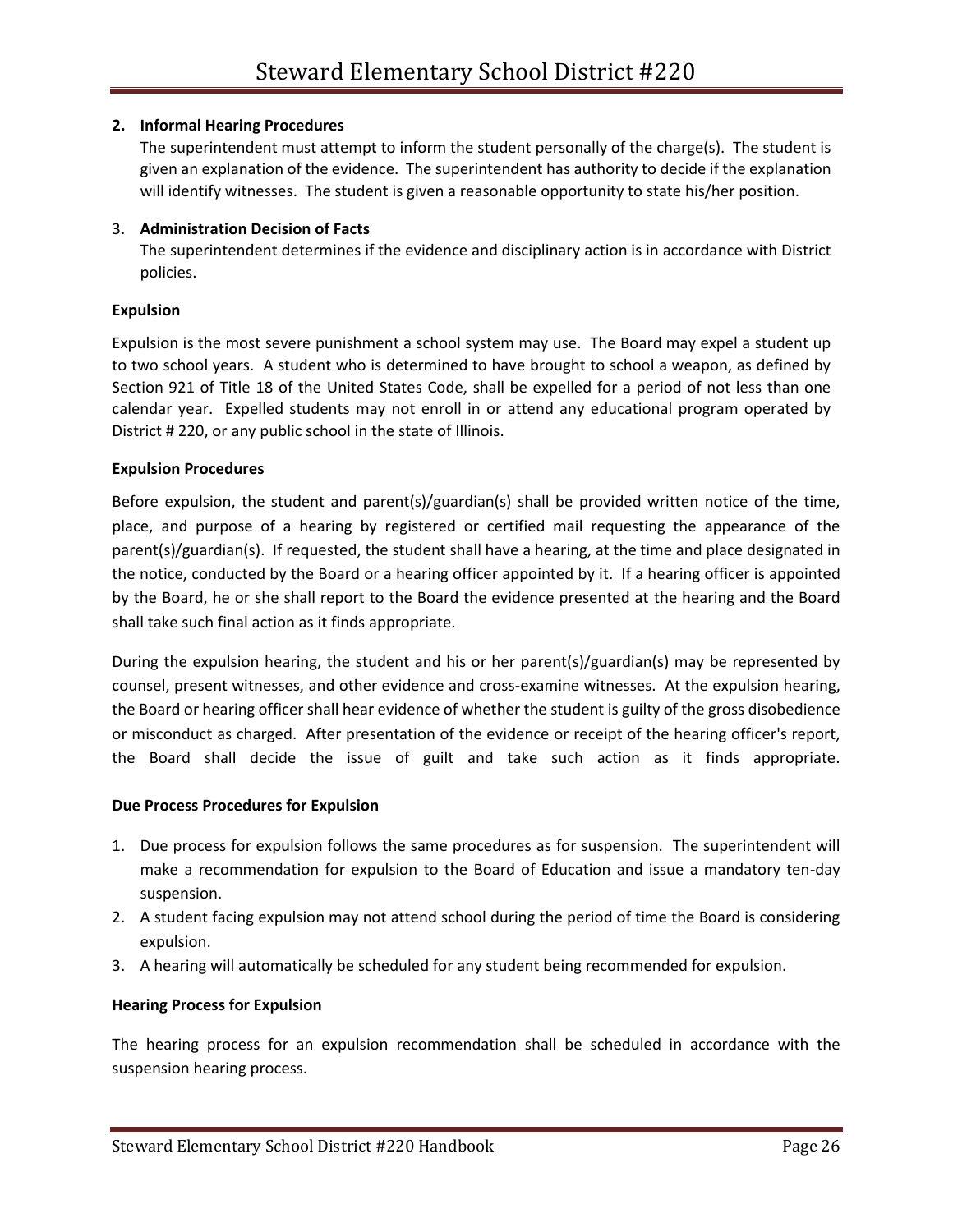### **Condition of Expulsion**

- 1. A student may not receive course credit for the semester in which the expulsion occurs.
- 2. In the event of an expulsion, the school will notify the parents and the student of available private education options.
- 3. Expelled students may be readmitted to Steward Elementary School after the period of expulsion.

### **Dress Code Guidelines**

This code applies to the school day and all school-sponsored activities. Student's dress and grooming must not disrupt the educational process, interfere with the maintenance of a positive teaching/learning climate, or compromise reasonable standards of health, safety and decency. Students not dressed appropriately will be sent to the office, and a parent/guardian will be contacted. If P.E. clothes are available, students will be asked to wear them, otherwise parents will need to bring appropriate clothing.

- 1. Clothing which **exposes bare midriffs,** bare backs and/or has holes or slits, which are poor in taste or are revealing will not be allowed.
- 2. Clothing or jewelry which is disruptive to the creation and/or maintenance of a positive educational environment within a classroom or instructional area on school property is prohibited.
- 3. Pajama bottoms and loungewear are not suitable classroom attire.
- 4. **Skirts and shorts must be long enough to go past the student's middle finger as they hang their arms down by their side. The following other items are also prohibited: excessively short dresses, skirts, shorts, halter-tops, backless tops, spaghetti strap tops, tops with plunging necklines or other tops exposing bra straps or the shoulder areas. Shirts should cover the width of 3 fingers on the shoulders.** Clothing or jewelry which advertises drugs, tobacco, alcohol, satanic symbols or obscene written material may not be worn.
- 5. Footwear causing noise or which is unsafe on stairs and the playground may not be worn.
- 6. Hats, caps or sunglasses are **not** to be worn inside the school building.
- 7. **A separate pair of gym shoes is required for indoor recess and P.E.**
- 8. Outerwear (jackets, coats, etc.) designed to be worn for protection against the weather will not be worn in school unless an emergency need is indicated by the teacher or another school official.
- 9. Clothing made of spandex or similar material (biking shorts) may not be worn unless other clothing is worn over it.
- 10. Students must wear clothing which is properly fitted and appropriate to the purposes of the various school programs and activities each day. K-5 students who wear skirts or dresses are encouraged to wear shorts underneath for the sake of modesty in school activities.
- 11. No painting of faces unless previously approved by the superintendent.

### **Bullying, Intimidation and Harassment**

Effective January, 2002, the State of Illinois requires a school district to notify the parent or guardian of a child who uses aggressive behavior, including bullying, at school. School Board Policy prohibits students using aggressive behavior while at school that does physical or psychological harm to someone else and/or urges other students to engage in such conduct. Prohibited aggressive behavior includes,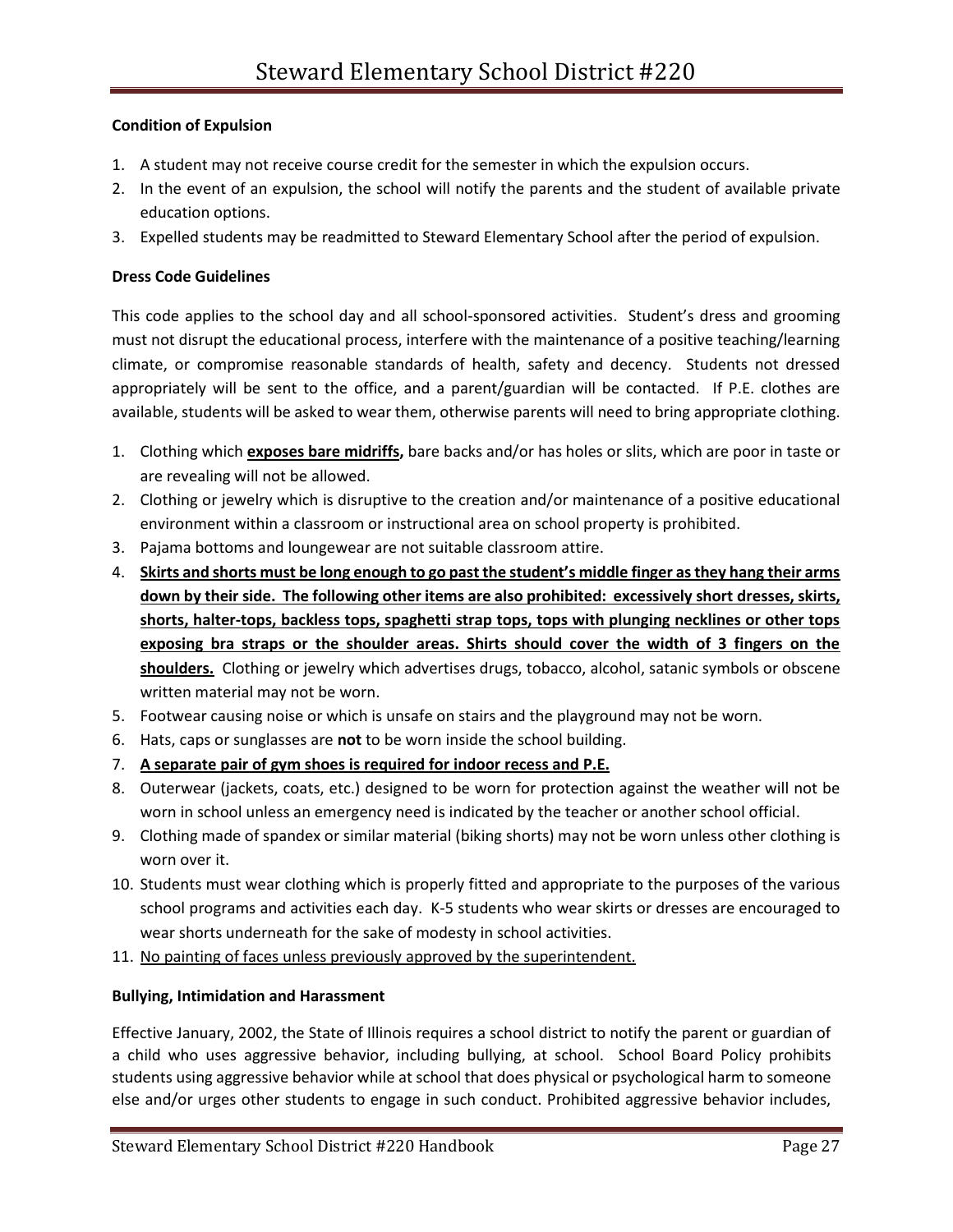without limitation, the use of violence, force, noise, coercion, threats intimidation, fear, bullying, or other comparable conduct. Parents/Guardians of students who reportedly violate this policy will be notified and appropriate disciplinary action will be taken.

The Board of Education will provide a learning environment free of unwelcome sexual advances, requests for sexual favors, and other verbal or physical conduct or communications constituting sexual harassment, or any teacher or administrator who is made aware of an alleged incident of sexual harassment, should take immediate action to resolve the matter according to established procedures. It will be a violation of Board Policy for any student to sexually harass other students or staff.

### **Parent's Guide for Addressing Problems at School**

Perceived unfairness, misunderstandings, hurt feelings, and conflict are experiences common to us all. When children experience these problems at school, it causes difficulty for everyone—the children, parents, and school staff.

The following steps should be used:

#### STEP ONE: Take your concern to the person closest to the problem

No matter where the problem occurred, take your concern there first. Whether in the classroom, on the bus, or on the practice field, the quickest and easiest solution is usually found with the staff member most directly involved.

It's best if you make time to talk with school personnel regularly, before problems are encountered. Know who your children's teachers, bus drivers, and coaches are and how they may be contacted. Tell them when things are going well, and communicate any concerns you have quickly and openly.

If you call for an appointment to see your child's teacher, let them know in advance what the general nature of your concern is. This gives them an opportunity to ask staff members for information that might relate to your problem or concern. If a personal visit isn't possible, call to state the problem and during the conversation consider offering to call back at a time when you both can discuss the situation in more detail.

The problem you or your child faces may be the result of an oversight or misunderstanding that can be easily corrected once it is brought to the attention of the staff member most directly involved. Give him/her the chance to tackle the problem first.

#### STEP TWO: Present your concern to the superintendent

The superintendent is responsible for supervision of all school staff. He should be contacted if the staff member closest to the problem hasn't been able to satisfactorily resolve the difficulty.

The superintendent's ability to help will be improved if you share the steps you've already taken with the staff member closest to the problem, or if you will take time to openly share with him the reasons you feel uncomfortable dealing directly with the person who is closest to the situation.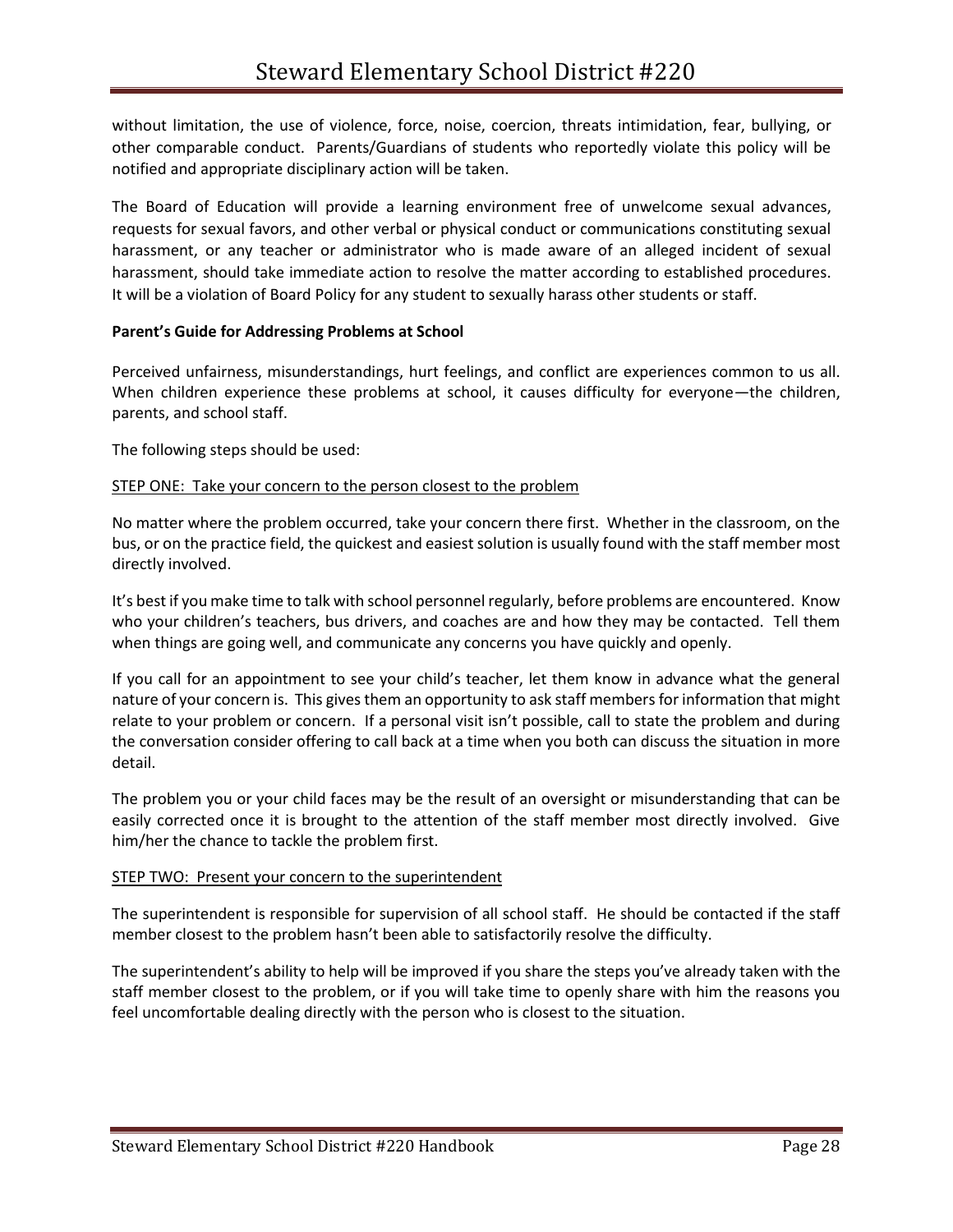### STEP THREE: Contact your School Board members

School Board members are elected to represent the interests of all parents and District residents, and you should feel free to tell them your point of view. School Board members do not however, have direct authority in day-to-day school operations. All authority is the result of official actions by a majority of the board at meetings open to the public.

The Board's primary responsibility is to make policies that guide the School District. Any change in policy requires two readings at separate public meetings, a procedure that often takes two or more months. Some policy changes may require substantial public input and consultation with the School District's attorney. These requirements often increase the time required for the Board to provide a response.

### When should a board member be contacted and what can they do?

- 1. After other means to solve a problem have been tried.
- 2. When a policy is being enforced and you believe results are not appropriate.
- 3. When policies or procedures are not enforced fairly for all.

### A board member may take one or all of the following actions:

- 1. Informally discuss the issue with the superintendent to consider whether policies or rules should be changed.
- 2. Request that the board review the specific policies that relate to the situation.
- 3. Propose new policies for the board's consideration.

### **Section 7 – Internet, Technology, and Publications**

### **Electronic Networks**

Electronic networks, including the Internet, are a part of the District's instructional program in order to promote educational excellence by facilitating resource sharing, innovation, and communication. The School District is not responsible for any information that may be lost, damaged, or unavailable when using the network, or for any information that is retrieved or transmitted via the Internet. Furthermore, the District will not be responsible for any unauthorized charges or fees resulting from access to the Internet.

### **Acceptable Use**

All use of the District's electronic network must be (1) in support of education and/or research, and be in furtherance of the School Board's stated goal, or (2) for a legitimate school business purpose. Use is a privilege, not a right. Students and staff members have no expectation of privacy in any material that is stored, transmitted, or received via the District's electronic network or District computers. General rules for behavior and communications apply when using electronic networks. The District's *Authorization for Electronic Network Access* contains the appropriate uses, ethics, and protocol. School officials will not intentionally inspect the contents of E-mail without the consent of the sender or an intended recipient, unless as required to investigate complaints regarding E-mail which are alleged to contain material in violation of this policy or the *Authorization for Electronic Network Access.*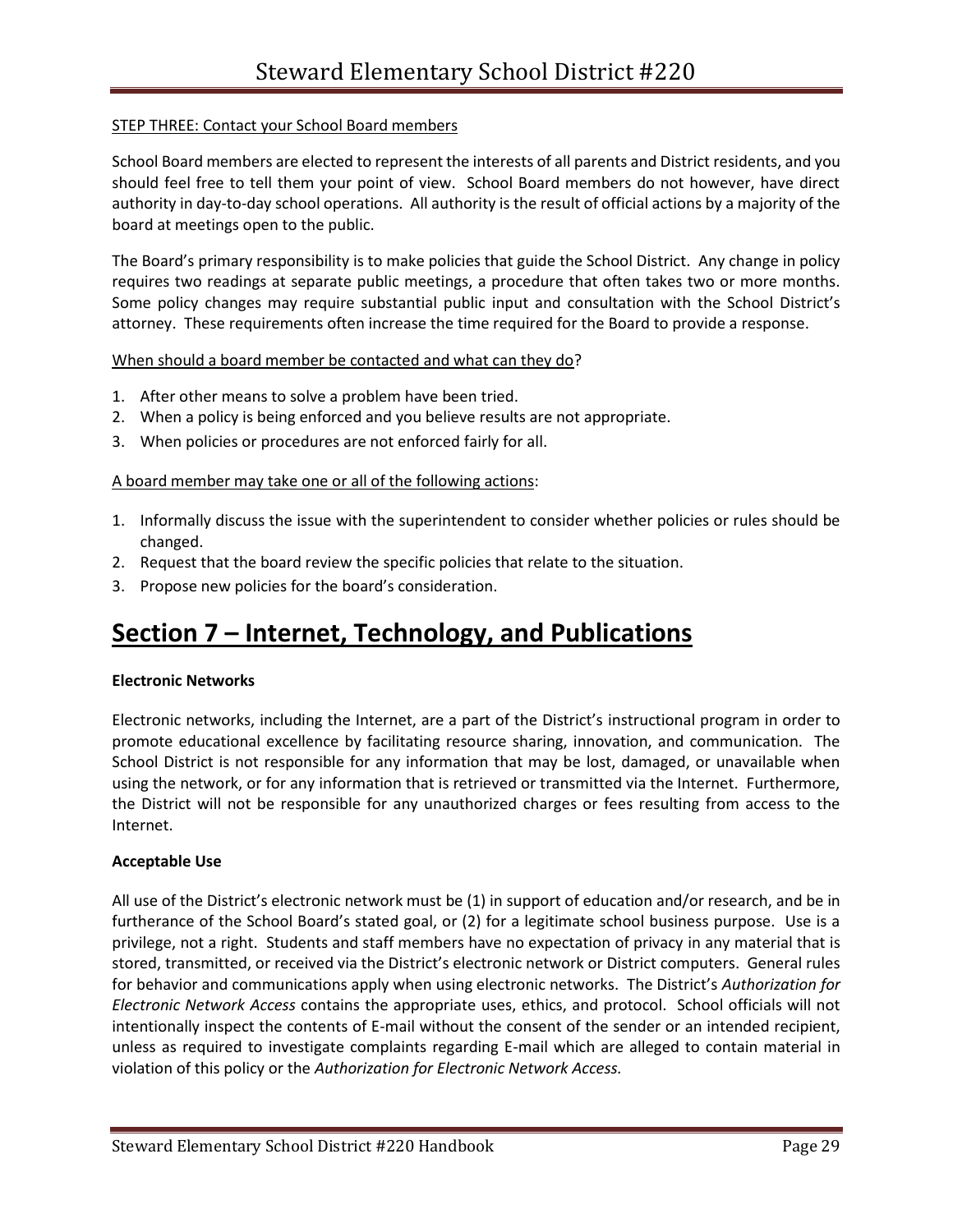### **Authorization for Electronic Network Access**

Each student and his or her parent(s)/guardian(s) must sign the *Authorization for Electronic Network Access* before being granted unsupervised use. The failure of any student to follow the terms of the *Authorization for Electronic Network Access*, or this policy, will result in the loss of privileges, disciplinary action, and/or appropriate legal action.

### **Authorization for Publishing Materials**

Steward Elementary School District #220 owns and maintains a web server for the purpose of displaying information via the Internet. Some of the materials which can be displayed include student works such as pictures of the work, copies of artwork, copies of writing, and group photographs. Student information, which can be accessed, on the web server will be limited to:

- 1. school name
- 2. teacher name
- 3. group pictures

In order for any student work to be displayed or published, the District must have signed parental consent.

### **Section 8 – Search and Seizure**

#### **Search and Seizure**

To maintain order and security in the schools, school authorities are authorized to conduct reasonable searches of school property and equipment, as well as of students and their personal effects.

### **School Property and Equipment and Personal Effects Left by Students**

School authorities may inspect and search school property and equipment owned or controlled by the school (such as lockers, desks, and parking lots), as well as personal effects left by a student, without notice to or the consent of the student.

#### **Students**

School authorities may search a student and/or the student's personal effects in the student's possession (such as purses, wallets, knapsacks, book bags, lunch boxes, etc.) when there is a reasonable ground for suspecting that the search will produce evidence the particular student has violated or is violating either the law or the District's student conduct rules. The search itself must be conducted in a manner which is reasonably related to its objectives and not excessively intrusive in light of the student's age and sex, and the nature of the infraction.

When feasible, the search should be conducted as follows:

- 1. outside the view of others, including students;
- 2. in the presence of a school administrator or adult witness; and
- 3. by a certificated employee or liaison police officer of the same sex as the student. Immediately following a search, a written report shall be made by the school authority that conducted the search, and given to the superintendent.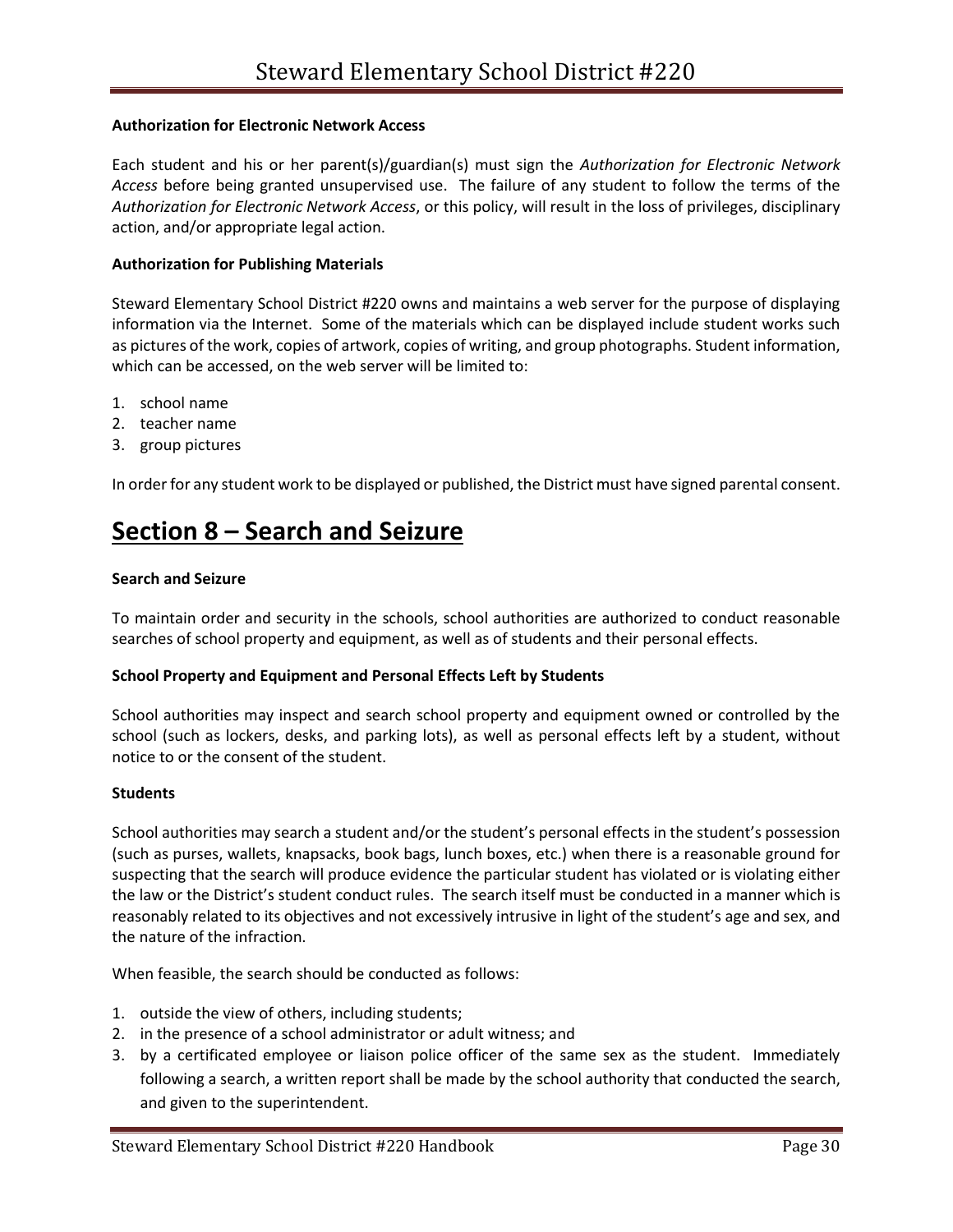### **Seizure of Property**

If a search produces evidence that the student has violated or is violating either the law or the District's policies or rules, such evidence may be seized and impounded by school authorities, and disciplinary action may be taken. When appropriate, such evidence may be transferred to law enforcement authorities.

### **Section 9 – Athletics and Extra-Curricular Activities**

There is a \$20 activity fee each of the following: Basketball, Cheerleading, Volleyball, and Track. There is a \$5 participation fee for Chess Club. These fees need to be paid before practice begins. A discounted fee is available for multi-sport students.

### **Extracurricular Activities and Eligibility Policy**

Clubs and organizations are an integral part of school. Participation in a variety of activities such as Student Council, Chess Club, Speech, Music, Basketball, Cheerleading, Track, and Volleyball offer students rich experiences beyond paper and pencil type of learning. Participation in these organizations is highly encouraged. **Eligibility will be determined beginning on Monday following the second week of each quarter.**

At Steward Elementary School, we believe that successful learning in the classroom must take place before a student is permitted to try out for and participate in any school activity or on an athletic team. We believe that participation in a school activity or on an athletic team is a privilege for those students who have demonstrated appropriate behaviors that respect the rights of others and promote a positive classroom and school environment. Students participating in any school activity or on an athletic team must be the students who help build spirit within the school and also serve as our ambassadors when we compete with other schools.

- 1. Student must have cumulative passing grades (70% or better  $-$  C) AND passing grades in the current quarter (60% or better – D) in all subjects including physical education, music, art, and computers.
- 2. Eligibility is checked weekly on Mondays for the following week.
- 3. Ineligible athletes or participants in extracurricular activities will be placed on probation for one week and are required to work with the teacher after school on the subject in which they receive the cumulative grade below a 70% and/or the current quarter grade below a 60%. Students may participate in practice and games during the probation week.
- 4. Students can become eligible during the probationary week if they raise their cumulative grade to a 70% and/or their current grade to a 60% in that particular subject. If the student fails to raise their cumulative grade to a 70% and/or their current grade to a 60% during the probationary week they will be ineligible the following week and cannot participate in games or practices. The student will also be required to work with the teacher after school on the subject.
- 5. Parents are notified in writing when a student earns a cumulative grade of below 70% and/or a current quarter grade below 60% in any subject. This letter will be sent home for the initial week of ineligibility and the 2<sup>nd</sup> week of ineligibility. These letters need to be signed by a parent or guardian and returned to the school.
- 6. A student must have an acceptable conduct record.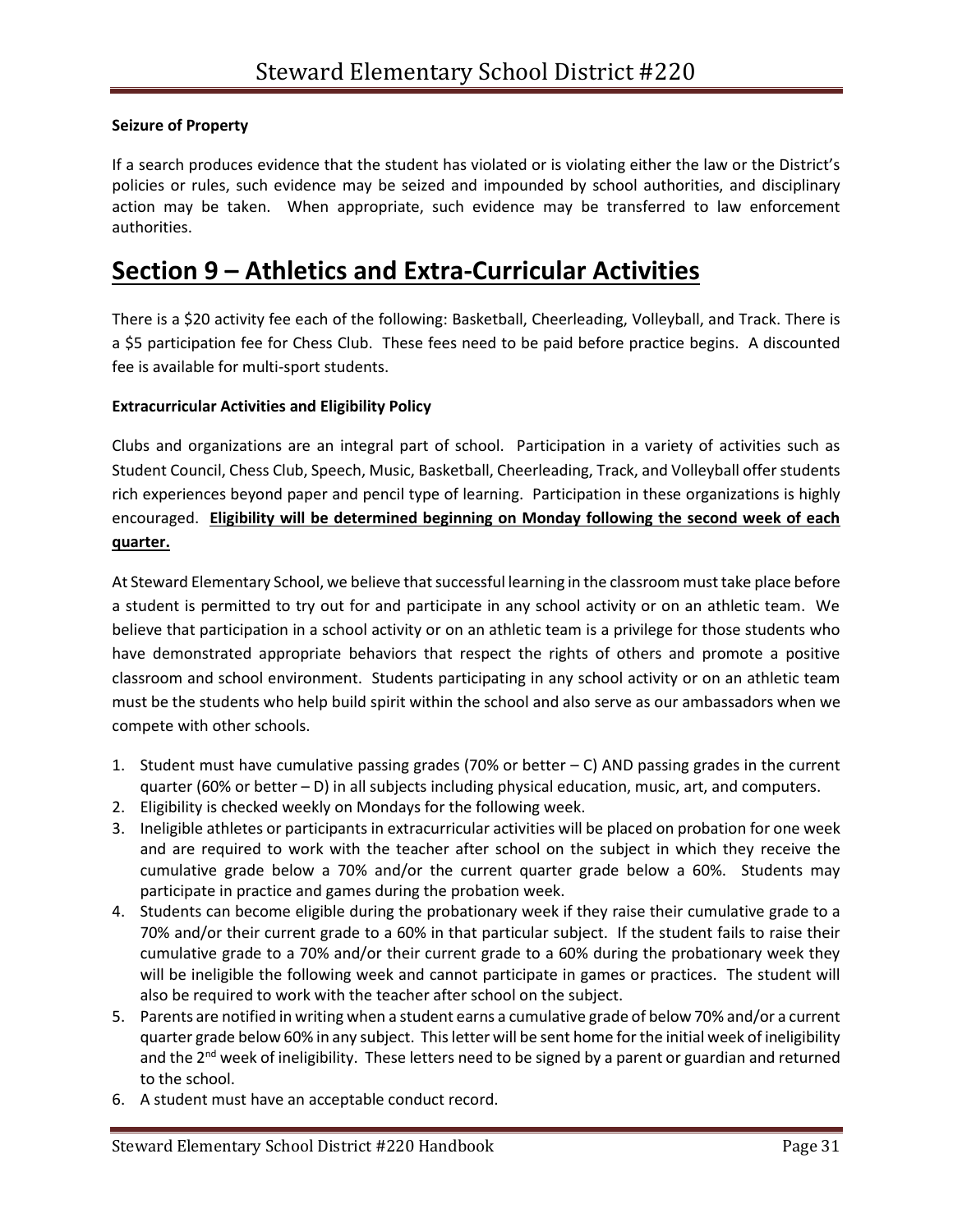- 7. Students assigned after school detention must serve that detention from 3:05 to 3:30 PM with the teacher assigning the detention. Students may attend practice after serving the detention with the approval of the coach and superintendent. Parents are still required to sign-out their student from detention even if the student is attending practice.
- 8. For a suspension of any type, the student is ineligible for term of suspension.
- 9. Students must be in attendance for a minimum of three hours to be eligible to participate in any extracurricular event. Prearranged excused absences must be made with the superintendent.
- 10. Students are responsible for athletic equipment and uniforms. Replacement of all damaged equipment and uniforms is required.
- 11. Students must ride the bus to and from the extracurricular event unless a written note from the parent/guardian is submitted. Only students who are members of the team or squad for the event may ride the bus. Spectators may not be transported on the team bus unless there is prior approval from the superintendent.
- 12. Participants in extracurricular events are to be picked up promptly after practices and events.
- 13. Assignments which extend beyond the regular school day and are a component of the graded curriculum may exempt students from the minimal attendance requirements.

### **Student Athlete Concussions and Head Injuries**

A student athlete who exhibits signs, symptoms, or behaviors consistent with a concussion in a practice or game will be removed from participation or competition at the time. A student athlete who has been removed from an interscholastic contest for a possible concussion or head injury may not return to that contest unless cleared to do so by a physician licensed to practice medicine in all its branches in Illinois or a certified athletic trainer. If not cleared to return to that contest, a student athlete may not return to play or practice until the student athlete has provided his or her school with written clearance from a physician licensed to practice medicine in all its branches in Illinois or a certified athletic trainer working in conjunction with a physician licensed to practice medicine in all its branches in Illinois.

### **Section 10 – Special Education**

### **Special Education Services**

Steward Elementary School District #220 is a member of the Ogle County Special Education Association. Special Education for the handicapped is provided through local, area, or regional programs.

The Steward Elementary School District #220, through the Ogle County Special Education Association, provides the following programs and/or services for students between the ages of 3 and 21:

- Psychological Testing Learning Disabled School Social Work Visually Impaired Specialized Instruction **Figure 1** Hearing Impaired Speech Therapy **Physically Impaired** Home and Hospital Instruction **Behaviorally Disabled** Multiple Disabilities Mentally Handicapped
	-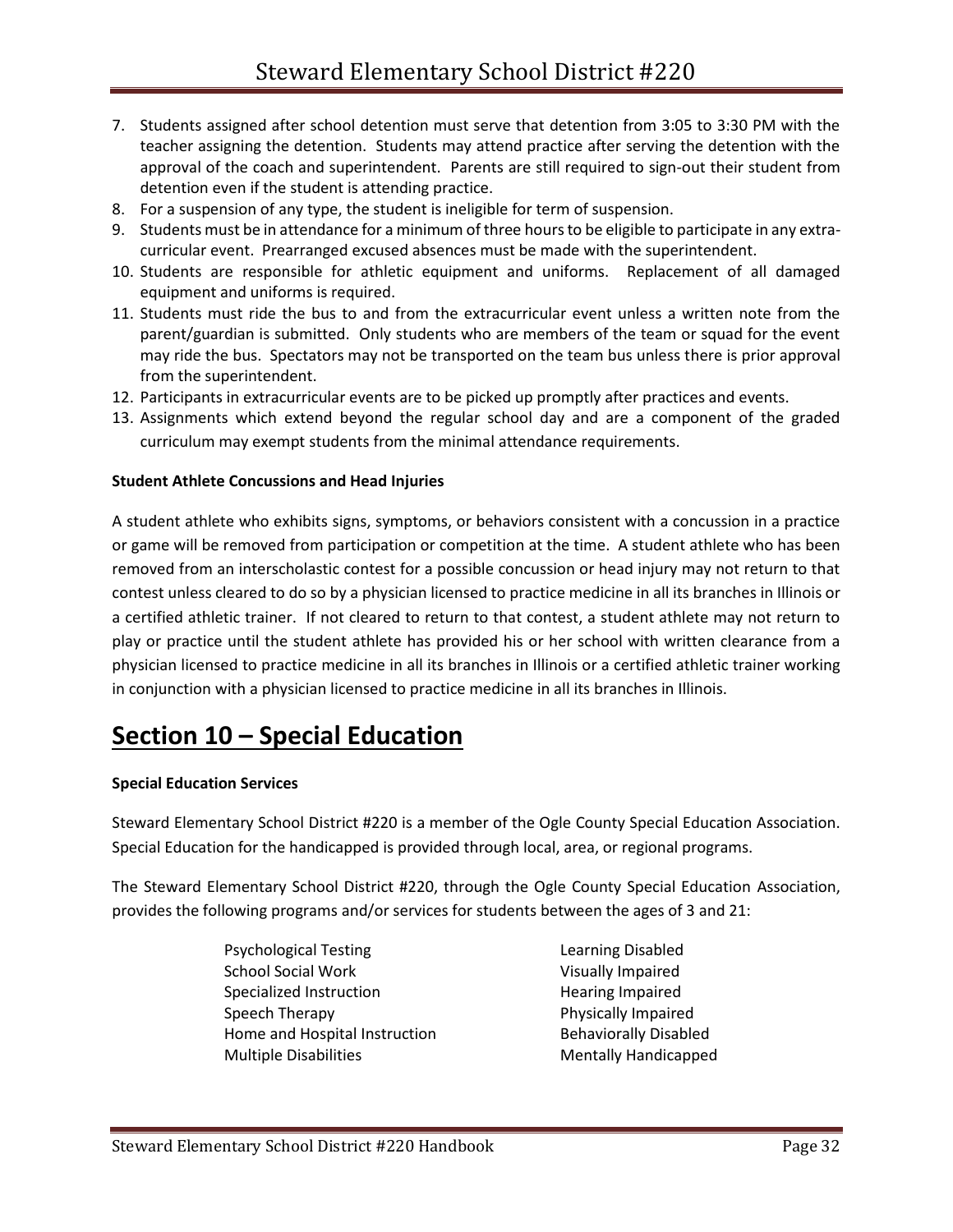The above programs and services are available through referral to the school. A comprehensive case study is necessary prior to a student entering a Special Education instructional program. If you have any questions, or would like a copy of the Rules and Regulations set forth by the Illinois State Board of Education, please contact the Director of the Ogle County Special Education Association at 815-234-2722, or the superintendent here at the school.

### **Misconduct by Students with Disabilities**

### Behavioral Interventions

Behavioral interventions shall be used with students with disabilities to promote and strengthen desirable behaviors and reduce identified inappropriate behaviors. The District will establish and maintain a committee to develop, implement, and monitor procedures on the use of behavioral interventions for children with disabilities. The committee shall review the State Board of Education's guidelines on the use of behavioral interventions and use them as a non-binding reference. This policy and the behavioral intervention procedures shall be furnished to the parent(s)/guardian(s) of all students with individual education plans within 15 days after their adoption or amendment by, or presentation to, the Board or at the time an individual education plan is first implemented for a student. All students shall be informed annually of the existence of this policy and the procedures. At the annual individualized education plan review, a copy of this policy shall be given to the parent(s)/guardian(s). The policy and procedures shall be explained. A copy of the procedures shall be available upon request of the parent(s)/guardian(s).

#### Discipline of Special Education Students

The District shall comply with the provisions of the Individuals with Disability Education Act (IDEA) when disciplining students. No special education student shall be expelled if the student's particular act of gross disobedience/misconduct is a manifestation of his or her disability. Any special education student whose gross disobedience/misconduct is not a manifestation of his or her disability may be expelled pursuant to the expulsion procedures, except that such disabled student shall continue to receive educational services as provided in the IDEA during the period of expulsion. A special education student may be suspended for an aggregate of 10 days of school per school year, regardless of whether the student's gross disobedience/misconduct is a manifestation of his or her disabling condition, except that such student shall continue to receive educational services in accordance with the IDEA during such period of suspension.

Any special education student who has or will exceed 10 days of suspension may be temporarily excluded from school by court order or by order of a duly appointed State of Illinois hearing officer if the District demonstrates that maintaining the student in his or her current placement is substantially likely to result in injury to the student or others.

A special education student who has carried a weapon to school or to a school function or who knowingly possesses or uses illegal drugs or sells or solicits the sale of a controlled substance while at school or a school function may be removed from his or her current placement. Such a student shall be placed in an appropriate interim alternative educational setting for no more than 45 days in accordance with the IDEA.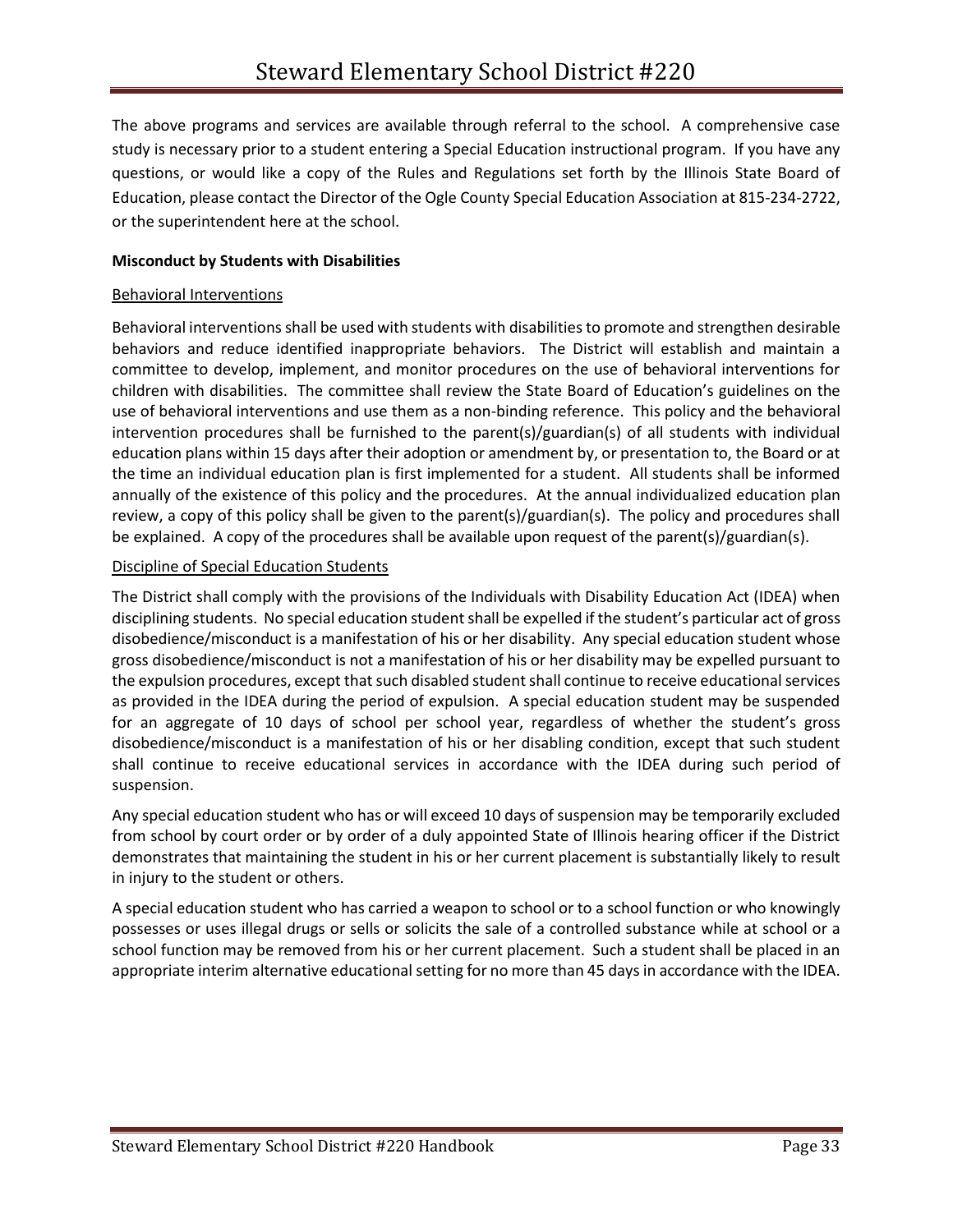### **Section 11 – Student Records and Privacy**

### **Student Records**

School student records, including individual education plans, are confidential. Information from them shall not be released other than as provided by law. Any record that contains personally identifiable information, or other information that would link the document to an individual student, is a school student record if maintained by the District, except:

- 1. records that are kept in the sole possession of a school staff member, are destroyed not later than the student's graduation or permanent withdrawal, and are not accessible or revealed to any other person except a temporary substitute teacher; and
- 2. records kept by law enforcement officials working in the school.

State and federal law grant students and parent(s)/guardian(s) certain rights, including the right to inspect, copy, and challenge school records. The information contained in school student records shall be kept current, accurate, clear, and relevant. All information maintained concerning a student receiving special education services should be directly related to the provision of services to that child. The District may release directory information as permitted by law, but parent(s)/guardian(s) shall have the right to object to the release of information regarding their child.

### **Public Participation in School Affairs**

The public is invited and encouraged to take an active role in school affairs and to meet and talk with any and all school personnel on school matters. Keep in mind that school employees may not discuss the children of others with you. In matters of specific concern, however, parents and citizens should consult first with the person closest to the source of that concern. For example, in a matter involving a student's classroom situation, consult first with the student's teacher and then if necessary with the superintendent. The concerned person may also present a matter to the School Board when the procedure above has been followed and the problem still has not been resolved.

### **Section 12 – Required Notices**

### **Notice to Parents/Guardians of Children with Disabilities**

Under the *Individuals with Disabilities Education Act*, the District must provide students with disabilities with appropriate special education and related services to address their educational needs. If your student receives related services from the District through their Individual Education Program ("IEP") document, such as occupational therapy, physical therapy, social work, nursing services, and speech and language therapy, you may request copies of related service logs developed and maintained by the District for your child. These related service logs include information regarding the type and duration of related services administered to your child.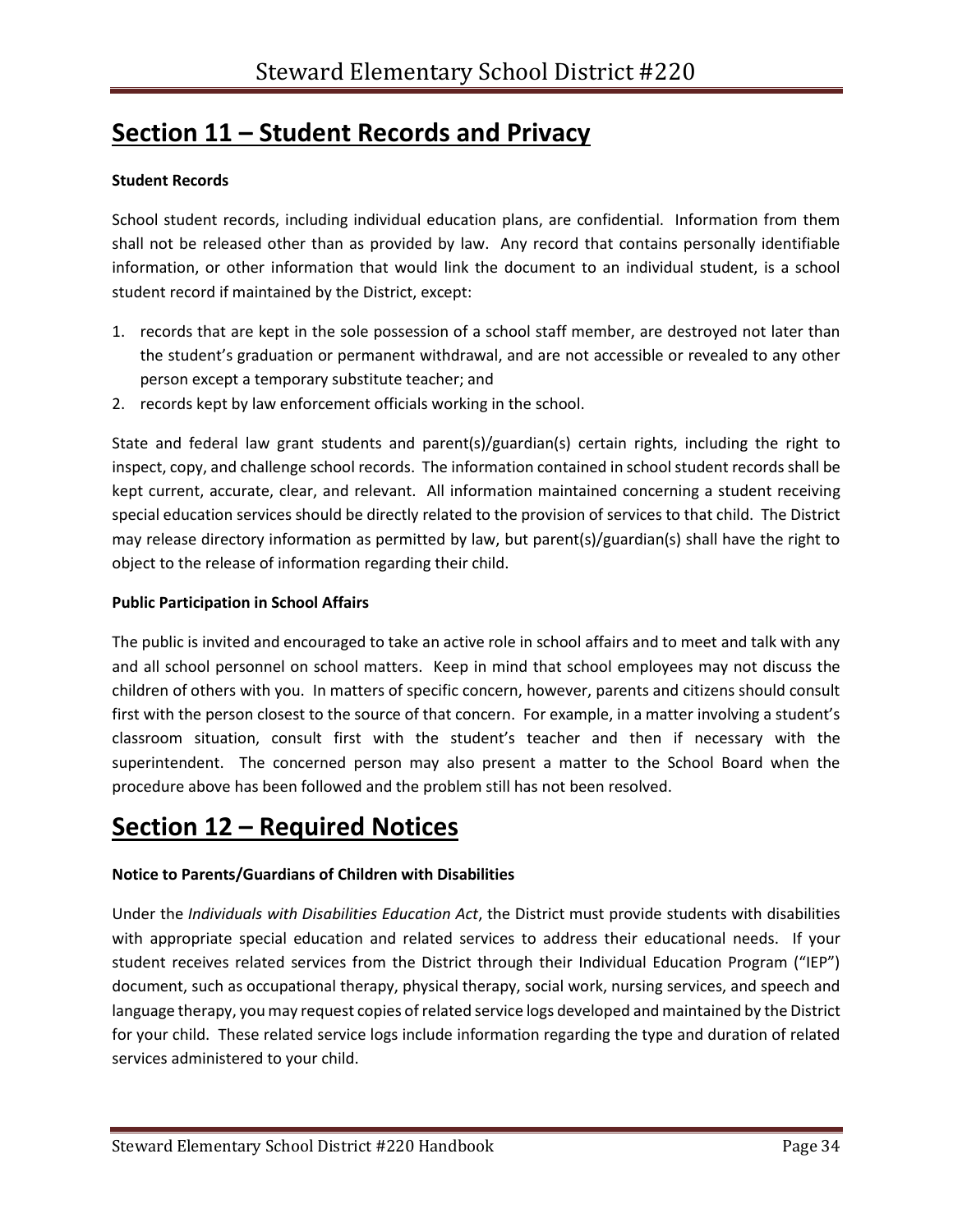If you have questions regarding your child's special education services, please contact Mr. Matt Zilm, Special Education Director of Ogle County Educational Cooperative, at [mzilm@ocecil.org.](mailto:mzilm@ocecil.org)